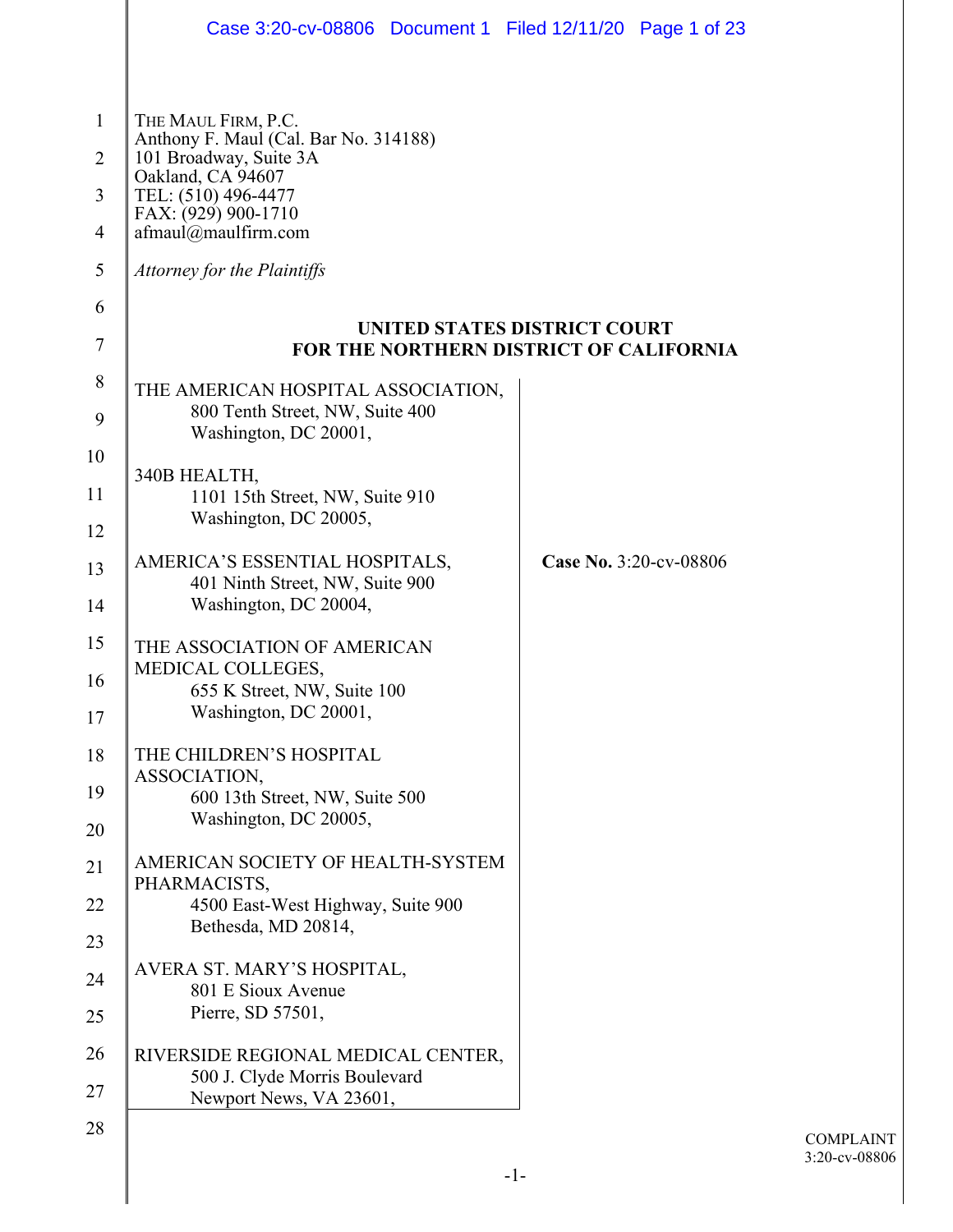|                | Case 3:20-cv-08806 Document 1 Filed 12/11/20 Page 2 of 23                                           |  |  |
|----------------|-----------------------------------------------------------------------------------------------------|--|--|
|                |                                                                                                     |  |  |
| $\mathbf{1}$   | ST. MARY'S MEDICAL CENTER,                                                                          |  |  |
| $\overline{2}$ | 450 Stanyan Street<br>San Francisco, CA 94117,                                                      |  |  |
| $\overline{3}$ |                                                                                                     |  |  |
| $\overline{4}$ | Plaintiffs,                                                                                         |  |  |
| 5              | $-V-$                                                                                               |  |  |
| 6              | THE DEPARTMENT OF HEALTH AND<br>HUMAN SERVICES,                                                     |  |  |
| 7              | 200 Independence Avenue, SW                                                                         |  |  |
| 8              | Washington, DC 20201,                                                                               |  |  |
| 9              | ALEX M. AZAR II, in his official capacity as the<br>Secretary of Health and Human Services,         |  |  |
| 10             | 200 Independence Avenue, SW                                                                         |  |  |
| 11             | Washington, DC 20201,                                                                               |  |  |
| 12             | Defendants.                                                                                         |  |  |
| 13             | <b>COMPLAINT</b>                                                                                    |  |  |
| 14             | <b>Administrative Procedure Act Case</b>                                                            |  |  |
| 15             | Plaintiffs the American Hospital Association, 340B Health, the Association of American              |  |  |
| 16             | Medical Colleges, America's Essential Hospitals, National Association of Children's Hospitals d/b/a |  |  |
| 17             | the Children's Hospital Association, American Society of Health-System Pharmacists, Avera St.       |  |  |
| 18<br>19       | Mary's Hospital, Riverside Hospital, Inc., d/b/a Riverside Regional Medical Center, and Dignity     |  |  |
| 20             | Health d/b/a St. Mary's Medical Center ("SMMC") bring this complaint against Defendants             |  |  |
| 21             | Department of Health and Human Services ("HHS") and Alex M. Azar II, in his official capacity as    |  |  |
| 22             | the Secretary of Health and Human Services (the "Secretary"), and allege the following.             |  |  |
| 23             | <b>NATURE OF ACTION</b>                                                                             |  |  |
| 24             | 1.<br>This action challenges as a violation of the Administrative Procedure Act Defendants'         |  |  |
| 25             | determination that they lack the authority to require six pharmaceutical companies—Eli Lilly and    |  |  |
| 26             |                                                                                                     |  |  |
| 27             | Company ("Lilly"), Sanofi-Aventis U.S. LLC ("Sanofi"), AstraZeneca PLC ("AstraZeneca"),             |  |  |
| 28             | <b>COMPLAINT</b><br>3:20-cv-08806                                                                   |  |  |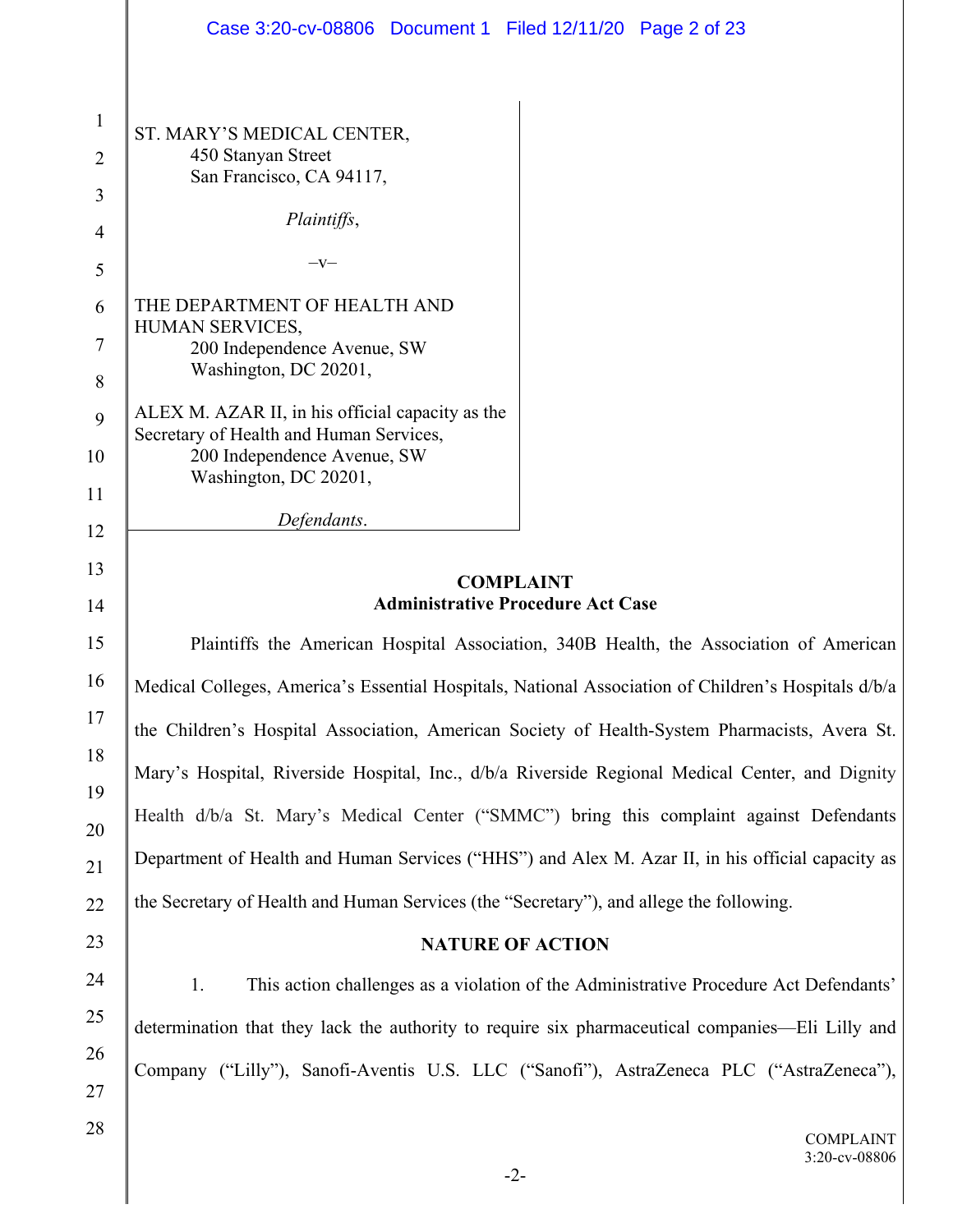### Case 3:20-cv-08806 Document 1 Filed 12/11/20 Page 3 of 23

Novartis Pharmaceuticals Corporation ("Novartis"), United Therapeutics Corporation ("United Therapeutics"), and Novo Nordisk, Inc. and Novo Nordisk Pharma ("Novo Nordisk") (collectively, the "Drug Companies")—to offer certain drugs to covered hospitals and other facilities at statutorily required discounted prices when the drugs are dispensed through community pharmacies via contractual arrangements.

1

2

3

4

2. The 340B Program, established by section 340B of the Public Health Service Act, 42 U.S.C. § 256b, directs the Secretary to require as a condition of participating in Medicaid and Medicare Part B that pharmaceutical manufacturers sell outpatient drugs at a discount to certain public and not-for-profit hospitals, community health centers, and other federally funded clinics that serve large numbers of patients with low income, including many living in rural communities, in order to increase the funding these entities have available to meet the needs of their patients.

3. The hospitals and other facilities that are eligible for and enroll in the 340B Program are known as "covered entities." 42 U.S.C.  $\S$  256b(a)(4). The 340B statute requires the setting of "ceiling prices," *i.e.*, the maximum prices that drug companies can charge to covered entities for covered outpatient drugs, to ensure that covered entities have access to drugs at a lower cost. *See id.* § 256b(a)(1); *see also* 42 C.F.R. § 10.10. By lowering the purchase costs for drugs covered by the 340B Program, Congress enabled these covered entities to "stretch scarce Federal resources as far as possible, reaching more eligible patients and providing more comprehensive services." H.R. REP. No. 102–384(II), at 12 (1992).

4. 340B covered entities dispense covered outpatient drugs to their patients through inhouse pharmacies or through community pharmacies that have entered into written contracts with the covered entity ("contract pharmacies"). Under such arrangements, the covered entity orders and pays for the 340B drugs, which are then shipped from the manufacturer to the contract pharmacy, whose function is to dispense the drugs to the covered entity's patients.

28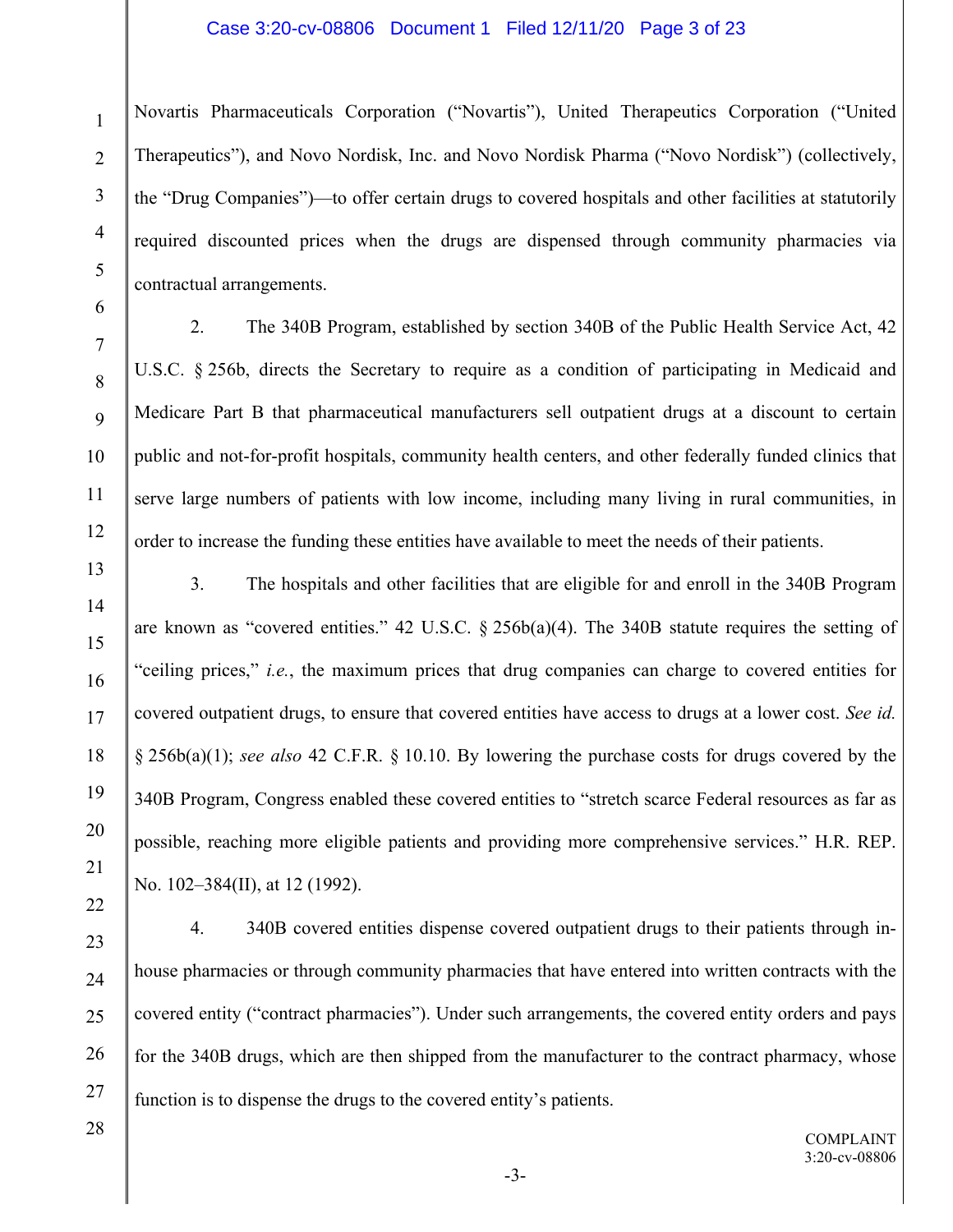### Case 3:20-cv-08806 Document 1 Filed 12/11/20 Page 4 of 23

5. The 340B statute requires manufacturers to offer 340B pricing to covered entities irrespective of how the drugs are dispensed and requires the Secretary to ensure the availability of those statutorily required discounts. HHS recognized the importance of contract pharmacies to the 340B Program when the program began in 1992 and issued its first guidance formally recognizing contract pharmacies in 1996. *See* Notice Regarding Section 602 of the Veterans Health Care Act of 1992; Contract Pharmacy Services, 61 Fed. Reg. 43,549, 43,550 (Aug. 23, 1996).

6. In 1996 and again in 2010, HHS recognized that under section 340B, if a covered entity using contract pharmacy services requests to purchase a covered outpatient drug from a participating manufacturer, the statute directs the manufacturer to sell the drug at a price not to exceed the statutory 340B discount price. *Id.*; Notice Regarding 340B Drug Pricing Program— Contract Pharmacy Services, 75 Fed. Reg. 10,272, 10,278 (Mar. 5, 2010).

1

2

3

4

5

6

7

8

9

10

11

12

13

14

15

16

17

18

19

20

21

22

23

24

7. In defiance of their statutory obligations and despite this long history of regulatory guidance, the Drug Companies have instituted policies refusing to offer 340B discounts for covered drugs if a covered entity dispenses the drug through a contract pharmacy.

8. Despite Plaintiffs' and others' repeated requests that Defendants enforce the 340B statute and require the Drug Companies to sell 340B drugs to covered entities at or below 340B ceiling prices regardless of whether the drugs are to be dispensed via contract pharmacies, Defendants have refused to take action against the Drug Companies or to even inform them that their conduct violates the 340B statute. Instead, on July 8, 2020, Defendants determined that they lack the authority to require the Drug Companies to sell 340B drugs at or below 340B ceiling prices when dispensed through contract pharmacies.

25 26 27 9. Plaintiffs the American Hospital Association, 340B Health, America's Essential Hospitals, the Association of American Medical Colleges, National Association of Children's Hospitals d/b/a the Children's Hospital Association, and American Society of Health-System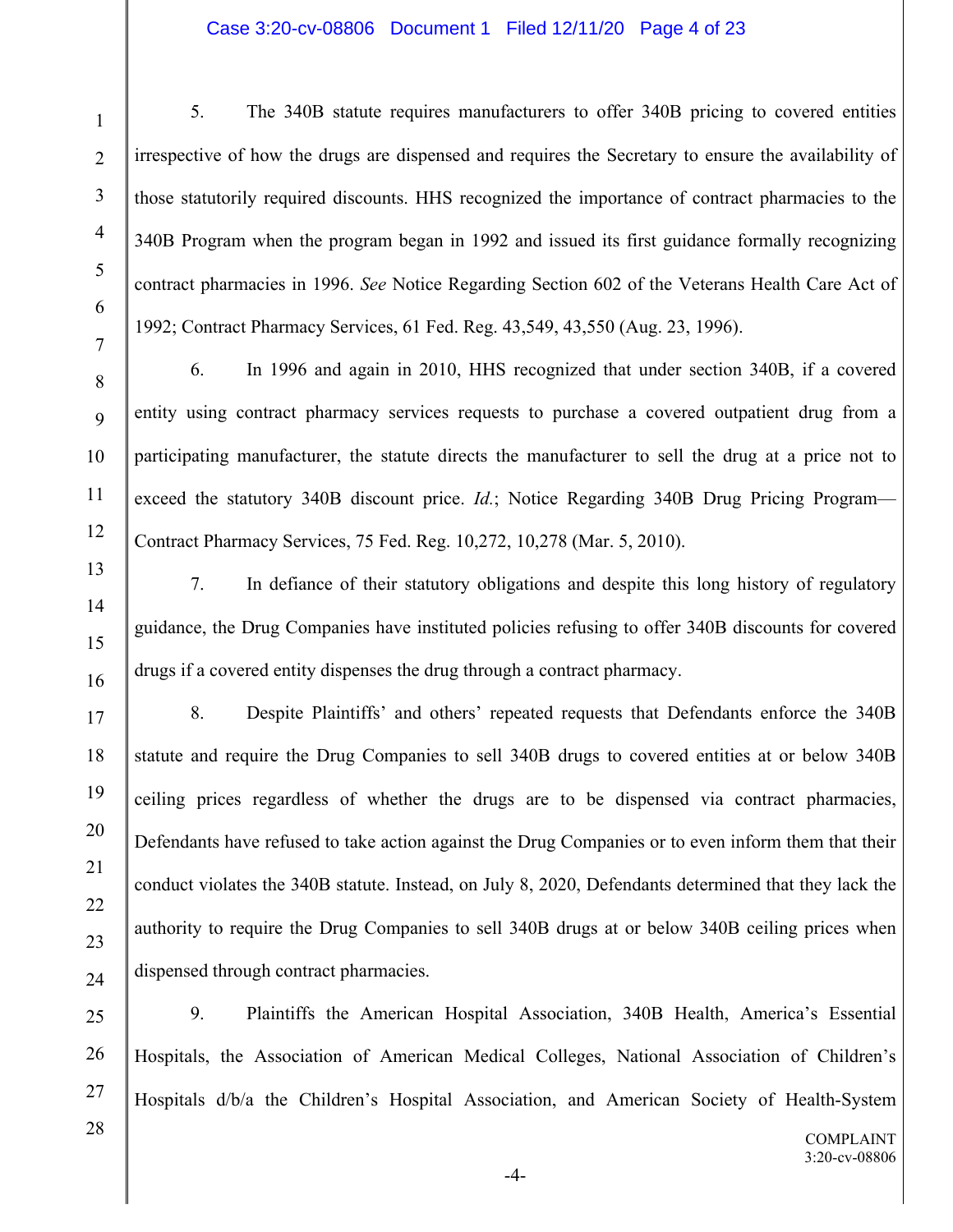Pharmacists (collectively, the "Association Plaintiffs") are associations whose members include 340B covered entities that dispense 340B discount drugs through contract pharmacies.

10. Avera St. Mary's Hospital, Riverside Regional Medical Center, and SMMC (collectively, the "Hospital Plaintiffs"), are 340B covered entities that dispense 340B discount drugs through contract pharmacies.

11. Plaintiffs have no cause of action directly against the Drug Companies for their refusal to comply with the 340B statute. *See Astra USA, Inc. v. Santa Clara Cty., Cal.*, 563 U.S. 110, 113–14 (2011). They must rely on Defendants to correctly interpret and apply the statute.

12. Defendants' refusal to require the Drug Companies to sell 340B drugs to covered entities at or below 340B ceiling prices when dispensed through contract pharmacy arrangements is causing significant harm to the Association Plaintiffs' hospital members and pharmacists and to the Hospital Plaintiffs and, by extension, their patients.

# **PARTIES**

13. Plaintiff the American Hospital Association ("AHA") is a national, not-for-profit organization headquartered in Washington, D.C. The AHA represents and serves nearly 5,000 hospitals, health care systems, and networks, plus 43,000 individual members. Its mission is to advance the health of individuals and communities by leading, representing, and serving the hospitals, health systems, and other related organizations that are accountable to the community and committed to health improvement. The AHA provides extensive education for health care leaders and is a source of valuable information and data on health care issues and trends. It also ensures members' perspectives and needs are heard and addressed in national health policy development, legislative and regulatory debates, and judicial matters.

14. Plaintiff 340B Health is a national, not-for-profit organization headquartered in Washington, D.C. The organization was founded in 1993 to advocate on behalf of 340B hospitals,

1

2

3

4

5

6

7

8

9

10

11

12

13

14

15

16

17

18

19

20

21

22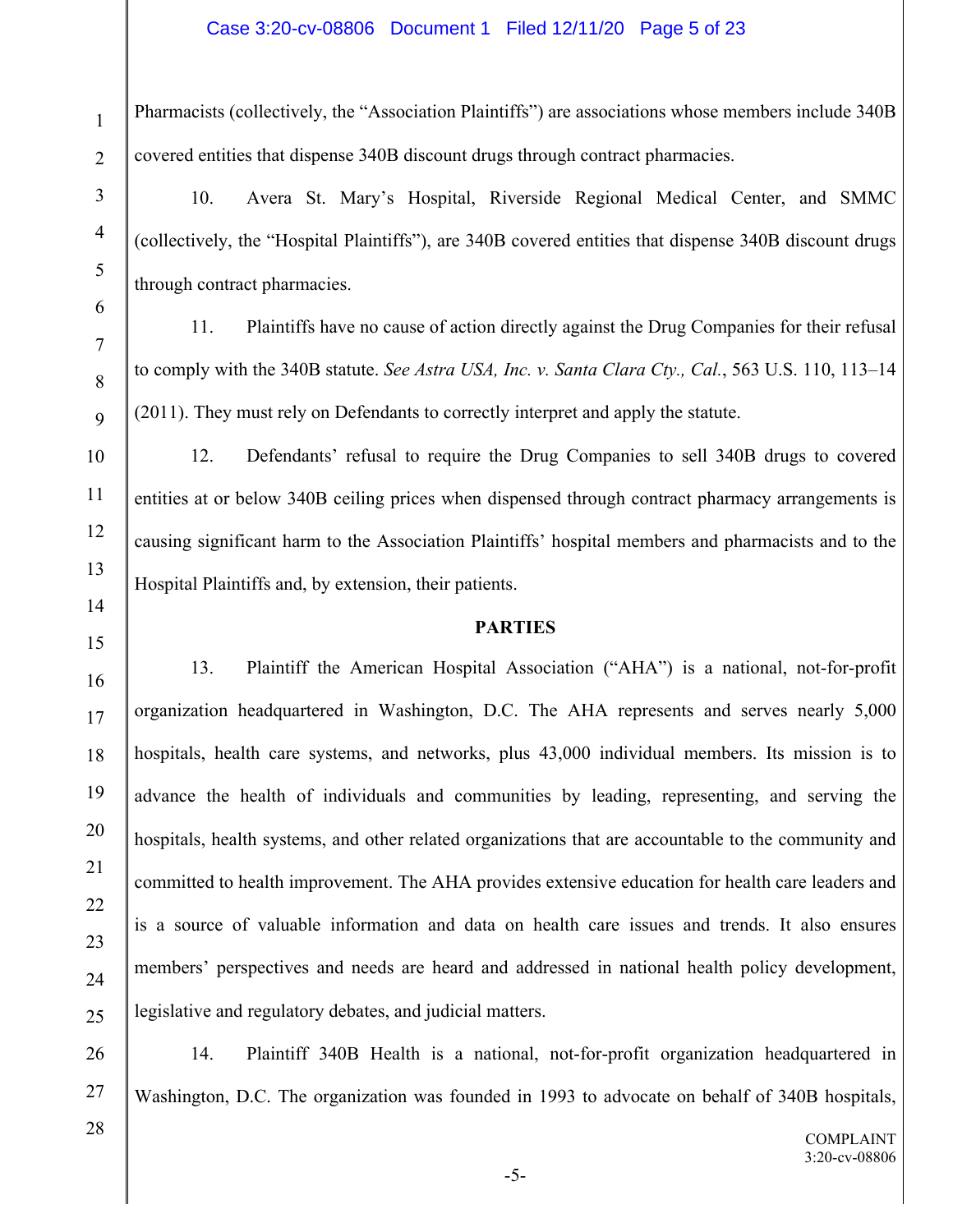### Case 3:20-cv-08806 Document 1 Filed 12/11/20 Page 6 of 23

which are a vital part of the nation's health care safety net. 340B Health's mission is to be the leading 340B advocate and resource in helping hospitals serve their patients, so that 340B hospitals and health systems fulfill their mission to provide care for patients with low income and those living in rural communities. 340B Health monitors, educates, and serves as an advocate on federal legislative and regulatory issues related to the 340B Program. 340B Health represents more than 1,400 public and private nonprofit hospitals and health systems that participate in the 340B Program.

15. Plaintiff America's Essential Hospitals ("AEH") is a national not-for-profit association headquartered in Washington, D.C. AEH is a champion for hospitals and health systems dedicated to high-quality care for all, including the most vulnerable. Since 1981, AEH has initiated, advanced, and preserved programs and policies that help these hospitals ensure access to care. Its more than 300 hospital members are vital to their communities, providing primary care through trauma care, disaster response, health professional training, research, public health programs, and other services.

16. Plaintiff Association of American Medical Colleges ("AAMC") is a national, not-forprofit association incorporated in Illinois. AAMC represents and serves all 155 accredited U.S. medical schools, nearly 400 major teaching hospitals and health systems, and more than 80 academic societies. Through these institutions and organizations, AAMC leads and serves America's medical schools and teaching hospitals and their more than 179,000 full-time faculty members, 92,000 medical students, 140,000 resident physicians, and 60,000 graduate students and postdoctoral researchers in the biomedical sciences. Many AAMC member hospitals and health systems are 340B covered entities and rely on the funds received through the 340B Program to expand care to vulnerable populations. AAMC has a principal place of business located at 655 K Street, N.W., Suite 100, Washington, D.C. 20001.

17. Plaintiff National Association of Children's Hospitals d/b/a Children's Hospital Association ("CHA") is a national, not-for-profit association with a principal place of business in

28

1

2

3

4

5

6

7

8

9

10

11

12

13

14

15

16

17

18

19

20

21

22

23

24

25

26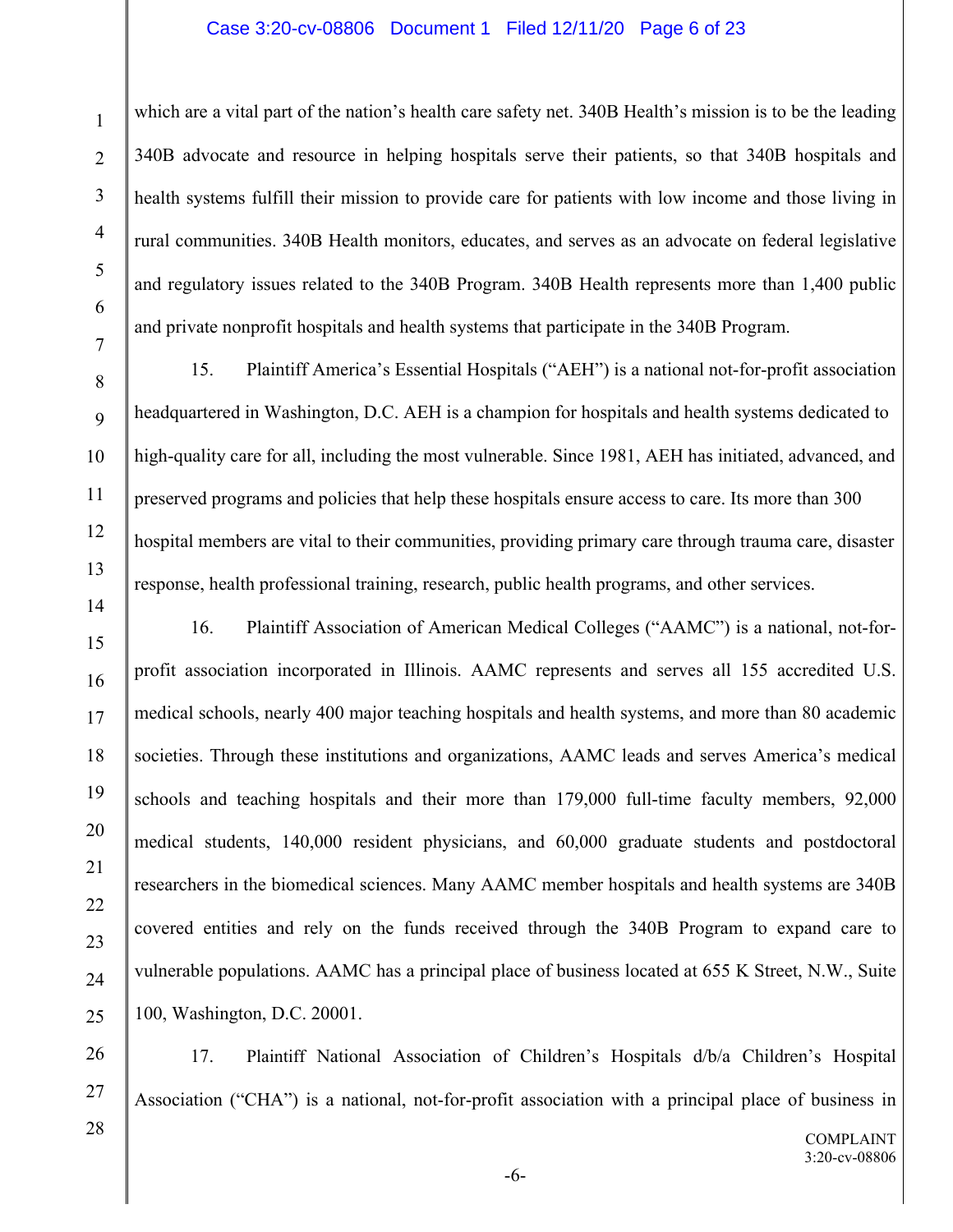### Case 3:20-cv-08806 Document 1 Filed 12/11/20 Page 7 of 23

Washington, D.C. Representing more than 220 children's hospitals, CHA is the voice of children's hospitals nationally. With its members, CHA champions policies that enable children's hospitals to better serve children, leverages its position as the pediatric leader in data analytics to facilitate national collaborative and research efforts to improve performance, and spreads best practices to benefit the nation's children.

18. Plaintiff American Society of Health-System Pharmacists ("ASHP") represents pharmacists and pharmacy technicians who serve as patient care providers in acute and ambulatory settings. The organization's more than 55,000 members include pharmacists, student pharmacists, and pharmacy technicians. For 78 years, ASHP has been at the forefront of efforts to improve medication use and enhance patient safety. Pharmacists and pharmacy technicians dispense medications at 340B covered entities and contract pharmacies and provide clinical pharmacy services funded by resources generated by 340B discounts and contract pharmacies.

21

22

23

24

25

26

27

28

1

2

3

4

5

6

7

8

9

10

11

12

13

14

19. Plaintiff Avera St. Mary's Hospital ("Avera St. Mary's") is a 50-bed Sole Community Hospital located in Pierre, South Dakota. The communities Avera St. Mary's serves contain a large percentage of elderly and retired persons, including a large number of Medicare beneficiaries and a large number of Medicaid beneficiaries. Avera St. Mary's also provides hospital services to the residents of four nearby Indian Reservations, all of which have limited access to Indian Health Service ("IHS") hospitals.

20. Plaintiff Riverside Regional Medical Center, a 450-bed hospital located in Newport News, VA, is a community-based, not-for-profit teaching hospital, providing many one-of-a-kind services for the region's 447,378 residents. HHS has classified the city of Newport News as an urban medically underserved area, which means it has too few primary care providers, high infant mortality, high poverty, and a high elderly population. The region has a higher than average proportion of residents who smoke and who suffer from chronic health conditions, including diabetes,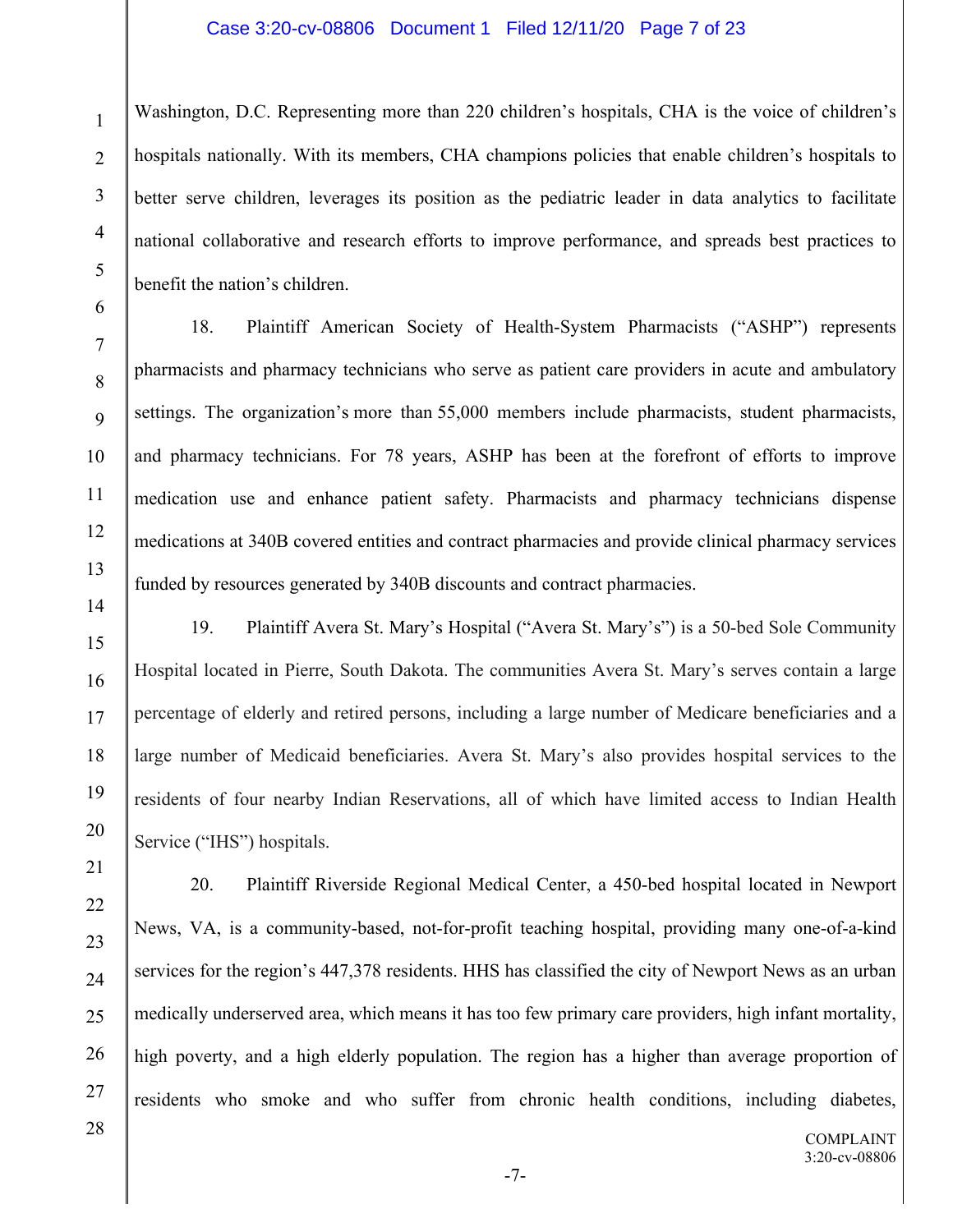### Case 3:20-cv-08806 Document 1 Filed 12/11/20 Page 8 of 23

hypertension, heart disease, and obesity. The region's death rate is also above the state and national average, primarily driven by lung cancer, chronic obstructive pulmonary disease ("COPD"), Alzheimer's disease, and heart disease. Additionally, the region has a higher rate of teen births, low birth weights, and infant deaths.

21. Plaintiff SMMC is a community hospital in San Francisco, California that provides health care to many underserved communities. The hospital has almost 15,000 emergency department visits annually and serves a large number of patients who are homeless and/or suffering from mental illness and/or drug or alcohol intoxication. The hospital also includes the Sister Mary Philippa Health Center ("SMPHC"), which is an outpatient department of SMMC and an important part of SMMC's support for community health needs. The SMPHC offers adult primary care and specialty care to citizens of San Francisco who meet financial eligibility criteria. For qualifying patients, SMPHC also covers the co-pay for medically appropriate drugs for its patients, which is vital for the area's HIV/AIDS patients.

16 17 18 19 20 21 22 22. All of 340B Health's member hospitals, including the Hospital Plaintiffs, either participate or have applied to participate in the 340B Program. AHA, AEH, AAMC, and CHA each have many member hospitals that participate in the 340B Program. Those members rely heavily on the statutory discounts created by Congress through the 340B Program to increase the funding these entities have available to provide critical health care programs for the populations they serve. Many of these member hospitals rely on contract pharmacies to help finance care for their low-income and rural patient populations and to facilitate their patients' access to the drugs they need. ASHP members provide clinical pharmacy services funded by resources generated by 340B discounts and contract pharmacies. The Association Plaintiffs' members have been significantly harmed by Defendants' decision not to enforce the statutory requirement that the Drug Companies provide

1

2

3

4

5

6

7

8

9

10

11

12

13

14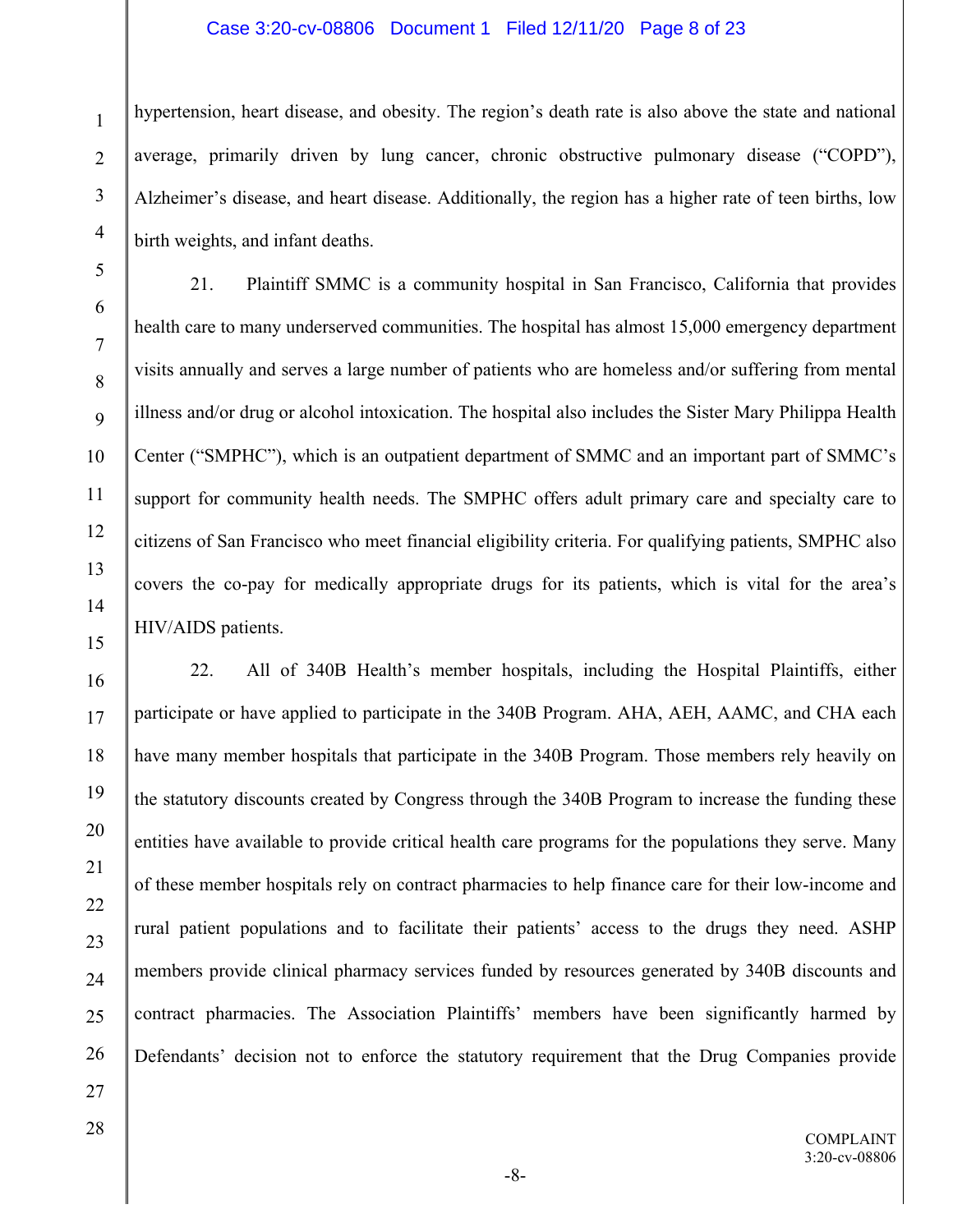#### Case 3:20-cv-08806 Document 1 Filed 12/11/20 Page 9 of 23

discounted 340B drugs to covered entities when using contract pharmacies. The Association Plaintiffs bring this action on behalf of their members.

23. The Hospital Plaintiffs rely heavily on the statutory discounts created by Congress through the 340B Program to ensure resources are available to provide critical health care programs for the populations they serve. The Hospital Plaintiffs rely on contract pharmacies to help finance care for low-income and/or rural populations and to facilitate their patients' access to the drugs they need. Defendants' decision not to enforce the statutory requirement that the Drug Companies provide discounted 340B drugs to covered entities when using contract pharmacies has threatened the Hospital Plaintiffs' ability to continue to provide critical health care programs to their communities.

24. Defendant HHS is a cabinet-level department of the United States government headquartered at 200 Independence Avenue, S.W., Washington, D.C. 20201. The Health Resources and Services Administration ("HRSA"), an agency within HHS, is responsible for administering the 340B Program and made the determination that it lacked authority to require the Drug Companies to sell 340B drugs at or below 340B ceiling prices when dispensed through contract pharmacies.

25. Defendant Alex M. Azar II is the Secretary of Health and Human Services and maintains offices at 200 Independence Avenue, S.W., Washington, D.C. 20201. In that capacity, he is responsible for the conduct and policies of HHS, including the conduct and policies of HRSA. Secretary Azar is sued in his official capacity.

### **JURISDICTION AND VENUE**

26. This Court has subject matter jurisdiction over this action under 28 U.S.C. § 1331 because this action arises under the Administrative Procedure Act, 5 U.S.C. § 551 *et seq.* (the "APA"), and section 340B of the Public Health Services Act, 42 U.S.C. § 256b.

26 27 27. The APA instructs courts to "set aside agency action, findings, and conclusions" that are found to be "arbitrary, capricious, an abuse of discretion, or otherwise not in accordance with

28

1

2

3

4

5

6

7

8

9

10

11

12

13

14

15

16

17

18

19

20

21

22

23

24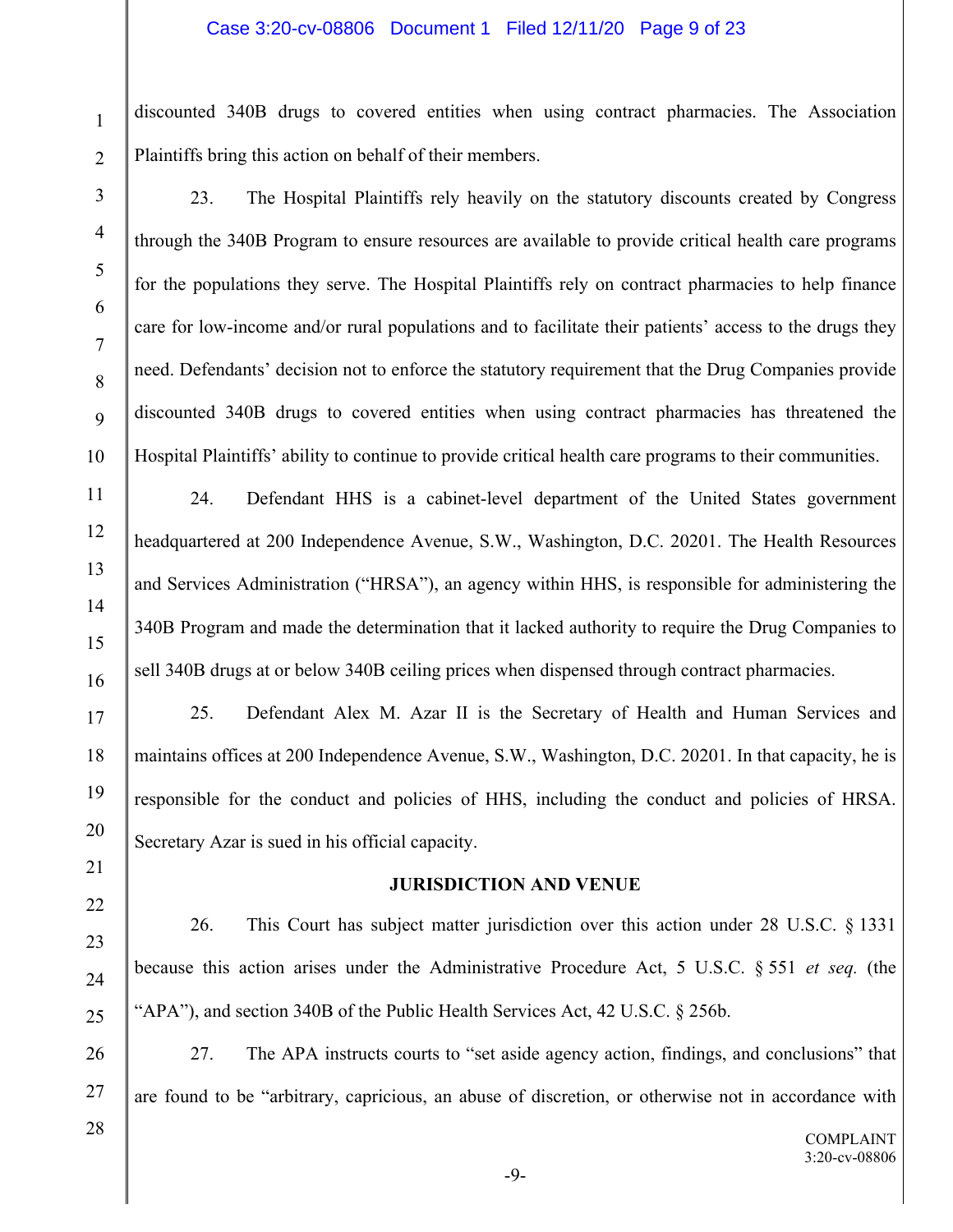law," 5 U.S.C. § 706(2), as well as to compel agency action that has been "unlawfully withheld or unreasonably delayed," *id.* § 706(1). The APA provides a right to judicial review of all "final agency action for which there is no other adequate remedy in a court." *Id.* § 704.

4 5

6

7

8

9

10

11

12

13

14

15

16

17

18

19

20

21

22

23

24

1

2

3

28. Defendants' determination that HHS cannot require the Drug Companies to provide covered entities with 340B drugs at or below 340B ceiling prices when the drugs are dispensed through contract pharmacies constitutes final agency action as to which Plaintiffs are entitled to judicial review under the APA.

29. Alternatively, Defendants' refusal to decide whether the Drug Companies' conduct complies with the 340B statute's requirements constitutes agency action unlawfully withheld or unreasonably delayed to which Plaintiffs are entitled to judicial review under the APA.

30. There exists an actual substantial and continuing controversy between the parties regarding Defendants' determination. This Court has jurisdiction to declare the rights and legal relations of the parties pursuant to 28 U.S.C. §§ 2201–2202.

31. The Association Plaintiffs have standing because at least one of each association's members, including the Hospital Plaintiffs, has been and continues to be significantly harmed by Defendants' decision that HHS lacks authority to compel the Drug Companies to offer 340B pricing to covered entities when drugs are dispensed through contract pharmacies. Through this lawsuit, the Association Plaintiffs seek to vindicate interests that are germane to the associations' purposes.

32. The Hospital Plaintiffs and the Association Plaintiffs' members have been harmed by being overcharged for 340B drugs sold by the Drug Companies, particularly as the COVID-19 pandemic ravages the communities they serve. The discounts that have been lost due to Defendants' decision that HHS lacks authority to compel the Drug Companies to offer 340B pricing could have been used to support or expand services for the communities Plaintiffs serve, as Congress intended when it passed the 340B statute.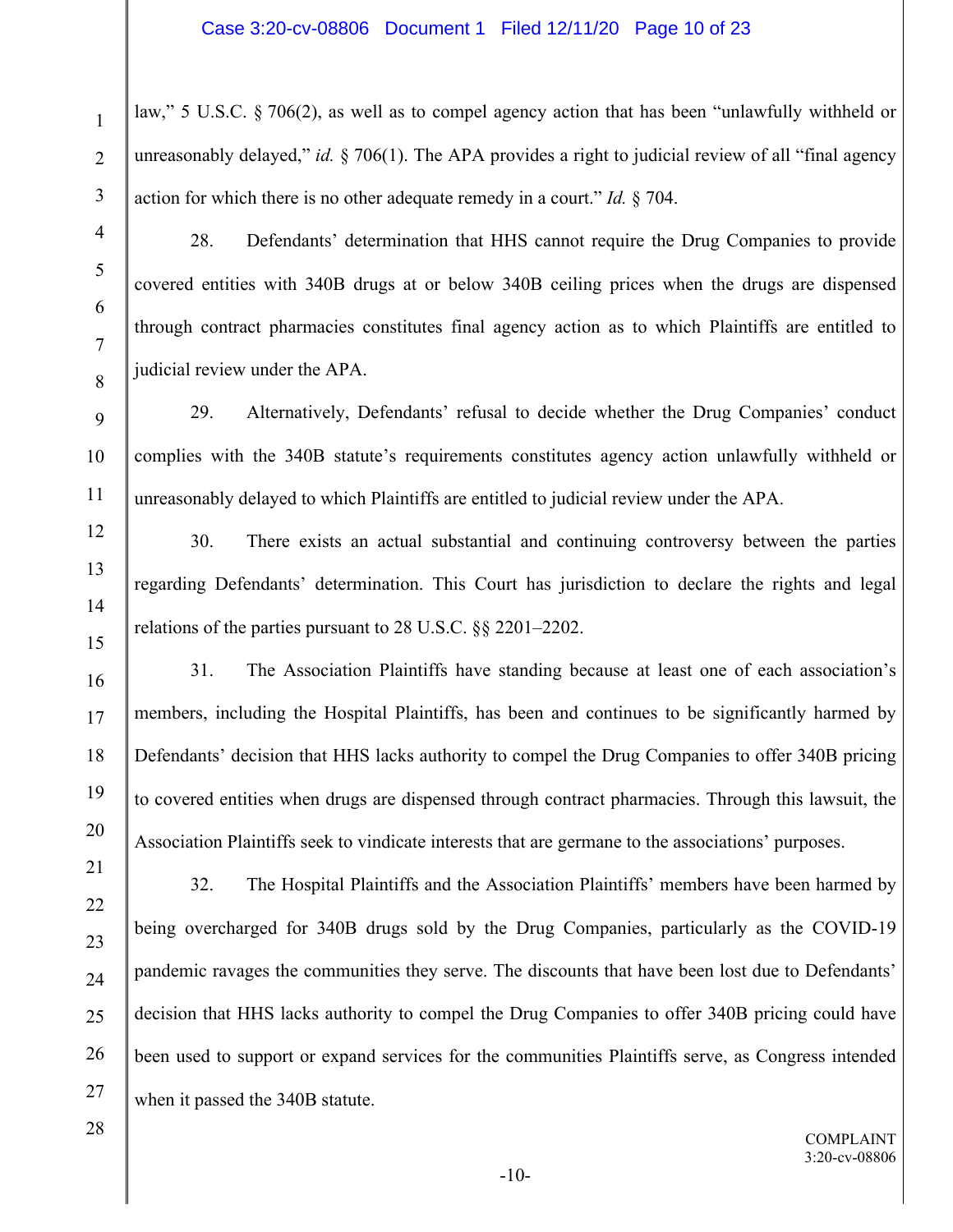## Case 3:20-cv-08806 Document 1 Filed 12/11/20 Page 11 of 23

33. Plaintiffs' injuries would be redressed by a decision that Defendants have authority to bring the Drug Companies into compliance with the 340B statute, that requires Defendants to use that authority, and that affirms Plaintiffs' statutory right to purchase 340B drugs at or below 340B ceiling prices, regardless of whether the drugs are dispensed in-house or through a contract pharmacy.

34. Dignity Health d/b/a SMMC is incorporated in California and is located in this judicial district. Venue lies in this judicial district pursuant to 28 U.S.C. § 1391(e)(1)(C), as a "plaintiff resides" in this district and "no real property is involved in the action," and 28 U.S.C.  $\S$  1391(e)(1)(B), as "a substantial part of the events or omissions giving rise to the claim[s] occurred" in this district.

# **STATUTORY AND REGULATORY BACKGROUND**

35. After Congress enacted the Medicaid drug rebate program, which provides outpatient prescription drug rebates to state Medicaid agencies, it was concerned that other entities, including federally funded clinics and public hospitals, were experiencing substantial increases in their outpatient drug costs. *See* H.R. REP. No. 102–384(II), at 11 (1992). In 1992, Congress enacted a statute to lower those drug costs for certain public and not-for-profit hospitals, community health centers, and other federally funded clinics that serve large numbers of low-income patients, in order to generate funds they can use to serve their patients. The program was established by section 340B of the Public Health Service Act, 42 U.S.C. § 256b.

36. The Hospital Plaintiffs and many other of the Association Plaintiffs' members are covered entities under the 340B Program.

37. The 340B Program is administered by the Office of Pharmacy Affairs of the Healthcare Systems Bureau, a division of HRSA.

38. Under the 340B Program, prescription drug companies, as a condition of having their outpatient drugs be reimbursable through state Medicaid programs and Medicare Part B, are required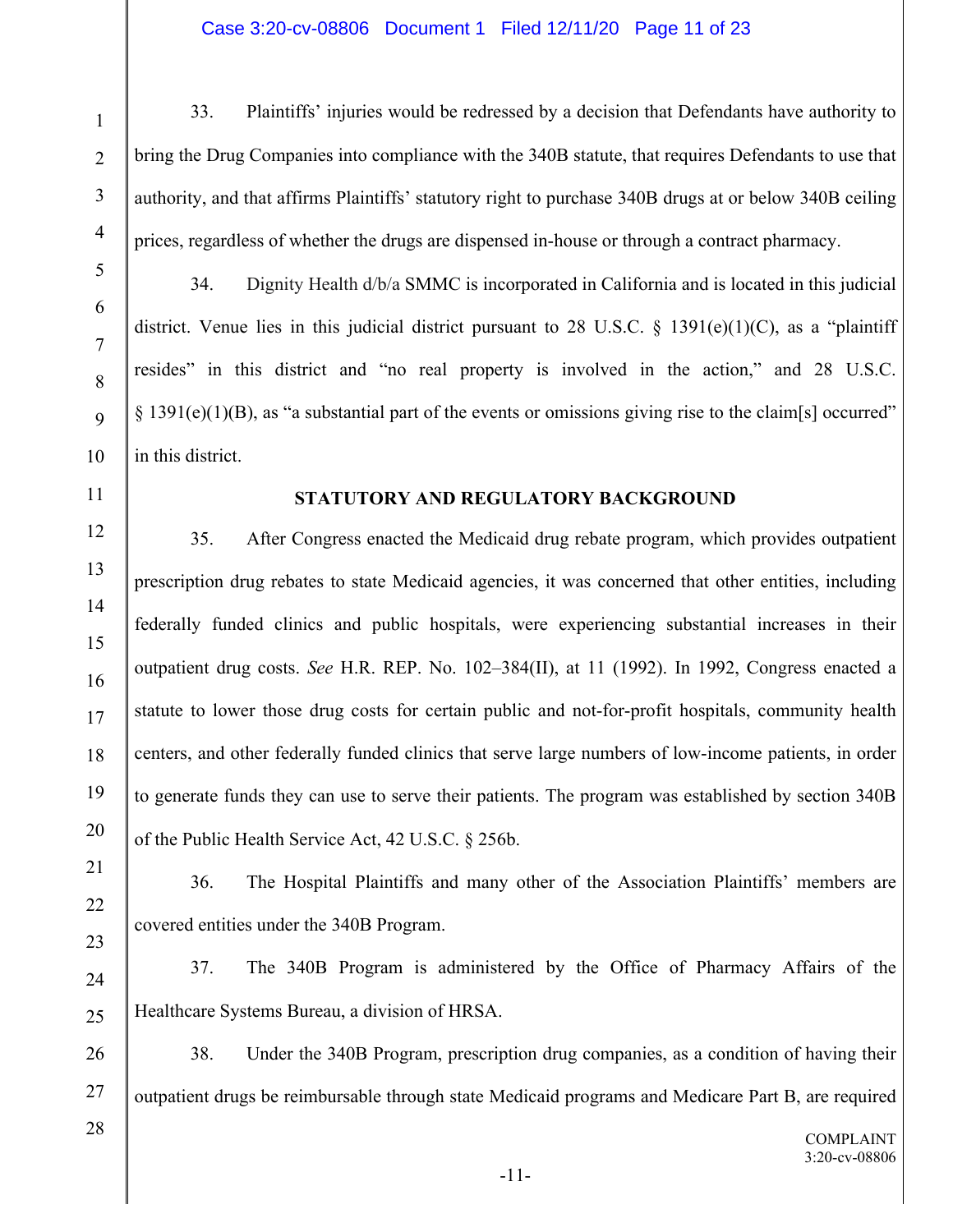### Case 3:20-cv-08806 Document 1 Filed 12/11/20 Page 12 of 23

to offer covered entities discounts on certain drugs, calculated pursuant to a statutory formula. 42 U.S.C. § 256b(a)(1); *see also* 42 C.F.R. 10.10. As Congress and HRSA have recognized, the purpose of the 340B Program is to enable eligible public and not-for-profit hospitals and other covered institutions to expand their scarce resources to reach more vulnerable patients who might not otherwise have access to needed services.

39. Since the 340B Program was first implemented, covered entities have used the financial resources generated through the program to provide additional critical health care services for their communities, including underserved populations within those communities—for example, by increasing service locations, developing patient education programs, providing free or discounted drugs and other services, and providing translation and transportation services to improve patients' access to high-quality care.

40. Recognizing the value of the 340B Program, Congress expanded and made other improvements to the program as part of the 2010 Affordable Care Act ("ACA"). Among other things, Congress expanded the categories of covered entities to include critical access hospitals and other hospitals serving patients who live in isolated rural areas. *See* 42 U.S.C. § 256b(a)(4)(M)–(O).

41. Congress also recognized that to "improve . . . compliance by manufacturers," there needed to be a threat of financial penalties to "prevent overcharges and other violations of the discounted pricing requirements." 42 U.S.C.  $\S$  256b(d)(1)(A). Therefore, Congress required the Secretary to impose "sanctions in the form of civil monetary penalties" against drug companies that "knowingly and intentionally" "overcharg[e] a covered entity," up to \$5,000 "for each instance of overcharging." *Id.* § 256b(d)(1)(B)(vi).

25 26 27 42. In addition, Congress directed the Secretary to "establish[] procedures for manufacturers to issue refunds to covered entities in the event that there is an overcharge by the manufacturers, including . . . [o]versight by the Secretary to ensure that the refunds are issued

1

2

3

4

5

6

7

8

9

10

11

12

13

14

15

16

17

18

19

20

21

22

23

24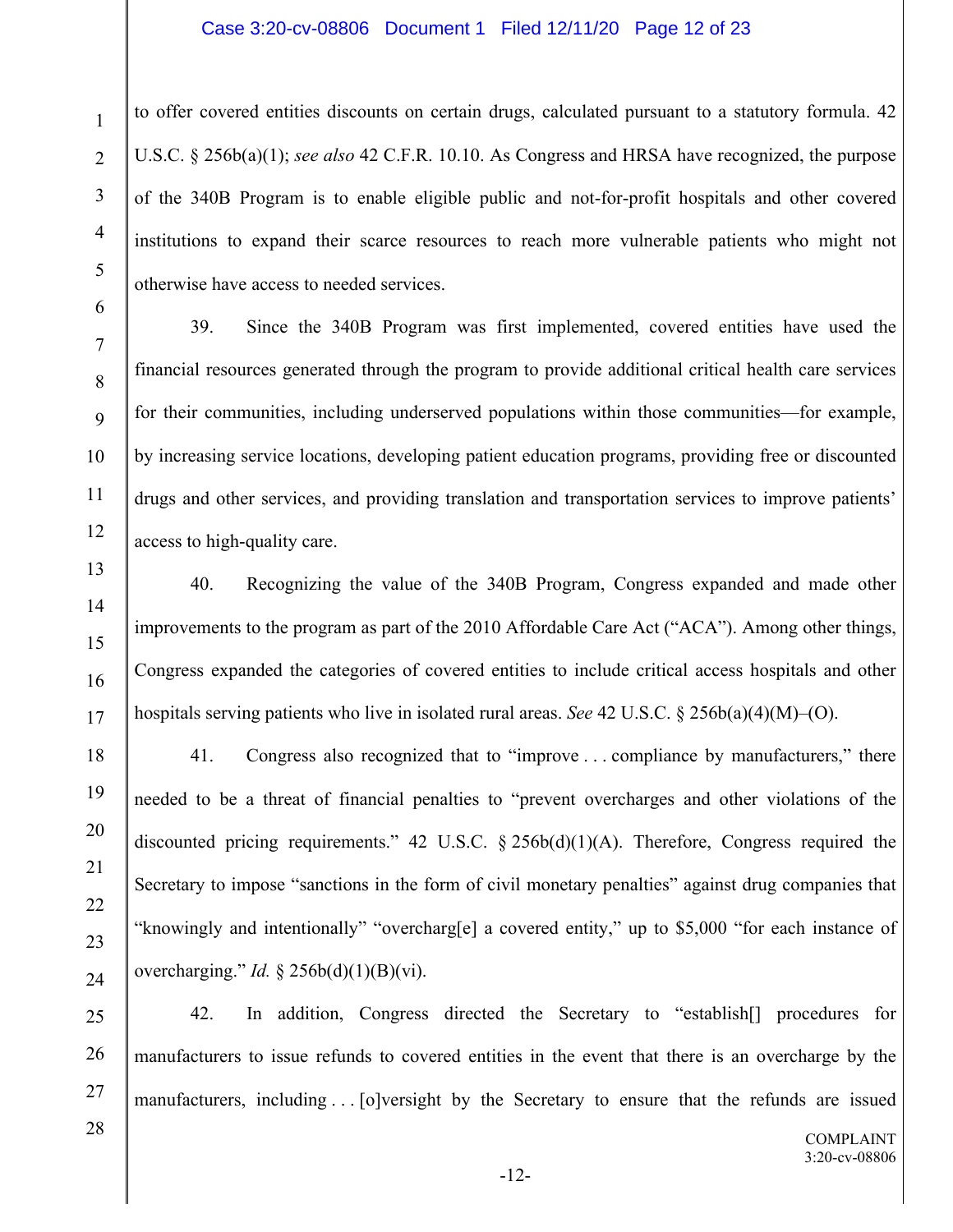# Case 3:20-cv-08806 Document 1 Filed 12/11/20 Page 13 of 23

accurately and within a reasonable period of time, both in instances of retroactive adjustments to relevant pricing data and exceptional circumstances such as erroneous or intentional overcharging for covered outpatient drugs." 42 U.S.C.  $\S$  256b(d)(1)(B)(ii). HRSA has adopted a process pursuant to which covered entities can submit information concerning overcharges directly to HRSA on a form that has been developed by HRSA's 340B prime vendor.<sup>[1](#page-12-0)</sup>

43. The regulations governing 340B civil monetary penalties state that "[a]n instance of overcharging is any order for a covered outpatient drug . . . which results in a covered entity paying more than the ceiling price, as defined in § 10.10, for that covered outpatient drug." 42 C.F.R. § 10.11(b). Importantly, "[t]his includes any order placed directly with a manufacturer or through a wholesaler, authorized distributor, or agent." *Id.* § 10.11(b)(1). The preamble to the final rule adopting these regulations indicates that an overcharge may occur when there is a documented refusal by a manufacturer to sell a drug at or below the 340B ceiling price. *See* 340B Drug Pricing Program Ceiling Price and Manufacturer Civil Monetary Penalties Regulation, 82 Fed. Reg. 1,210, 1,226 (Jan. 5, 2017).

44. In 1996, HRSA issued "final guidelines" that acknowledged that "[a]s a matter of State law, entities possess the right to hire retail pharmacies to act as their agents in providing pharmaceutical care to their patients." 61 Fed. Reg. at 43,550. HRSA also made clear that "[u]nder section 340B, . . . if a covered entity using contract pharmacy services requests to purchase a covered drug from a participating manufacturer, *the statute directs the manufacturer to sell the drug at the discounted price*." *Id.* at 43,555 (emphasis added).

 $<sup>1</sup>$  The form is available at:</sup>

28

1

2

3

4

5

6

7

8

9

10

11

12

13

14

15

16

17

18

19

20

21

22

23

<span id="page-12-0"></span><sup>25</sup> 26 27 https://docs.340bpvp.com/documents/public/resourcecenter/HRSA\_Notification\_340B\_Price\_Unavailable.doc x. The 340B Prime Vendor Program provides free technical assistance to all 340B stakeholders to support their management of 340B-compliant operations. The 340B Prime Vendor Program, as part of its agreement with HRSA, provides online tutorials, a variety of templates, and other tools to aid with program compliance. In addition, under the terms of the agreement with HRSA, it offers two educational programs and a national call center. 340B Educational Resources, HRSA, https://www.hrsa.gov/opa/educational-resources/index.html.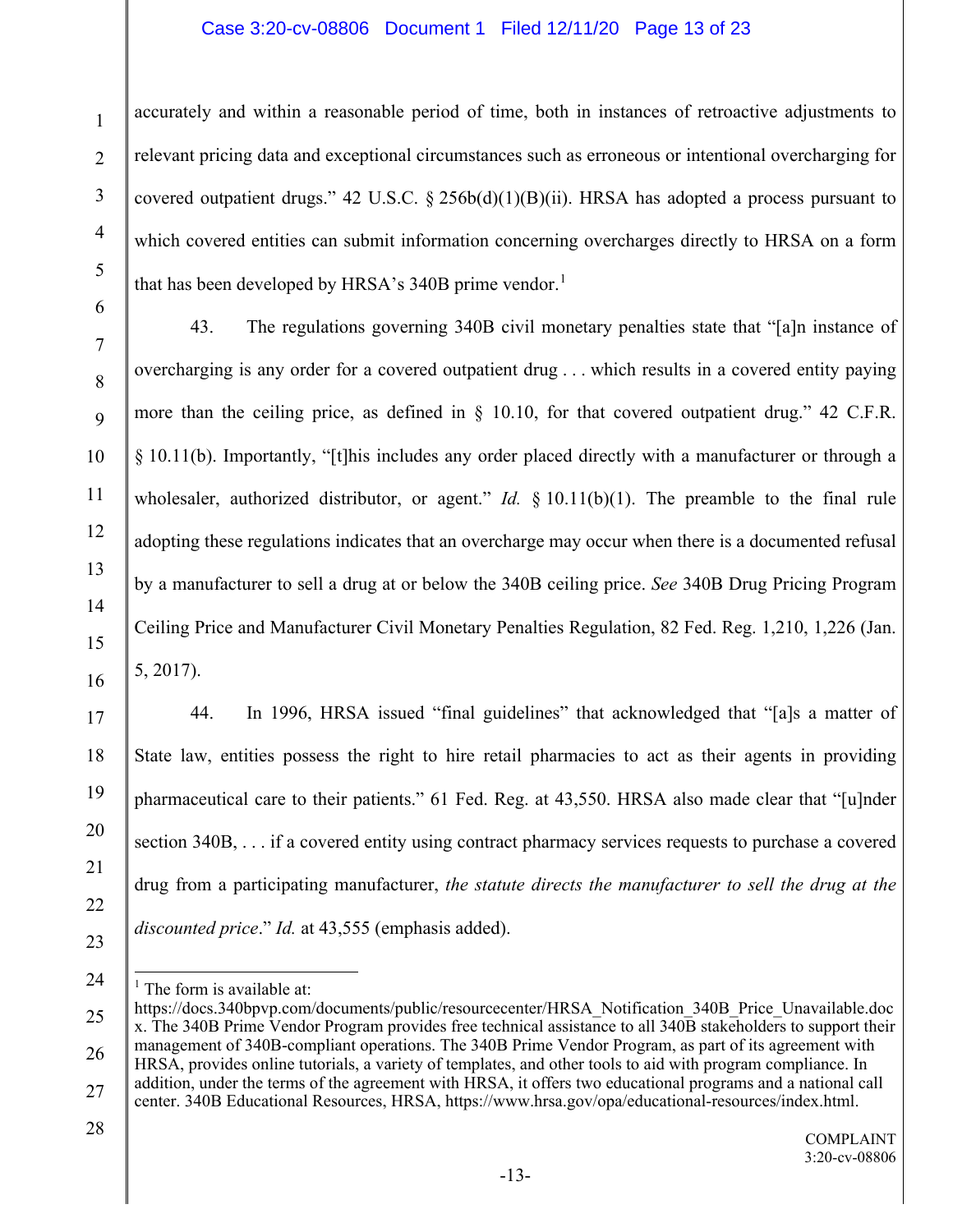45. In 2010, HRSA again acknowledged that "[u]nder section 340B*,* if a covered entity using contract pharmacy services requests to purchase a covered outpatient drug from a participating manufacturer *the statute directs the manufacturer to sell the drug at a price not to exceed the statutory 340B discount price*." 75 Fed. Reg. at 10,278 (emphasis added).

# **THE DRUG COMPANIES' UNLAWFUL CONDUCT**

46. On information and belief, since the beginning of the 340B Program, the Drug Companies accepted HRSA's interpretation and abided by the 340B statute's requirement to provide 340B discounts to covered entities for covered outpatient drugs, regardless of whether they dispense the drugs through in-house pharmacies or contract pharmacies.

47. In June 2020, HRSA posted a notice from Lilly on its website stating that, effective July 1, 2020, the company would no longer provide 340B discount pricing on three formulations of its drug Cialis*®* when a 340B covered entity purchasing the drug elects to have it shipped to a 340B contract pharmacy. *See Limited Distribution Plan Notice for Cialis® (tadalafil) Erectile Dysfunction NDCs*, https://www.hrsa.gov/sites/default/files/hrsa/opa/pdf/limited-distribution-plan-noticecialis.pdf. Lilly's notice directed covered entities that do not have their own in-house pharmacy to contact Lilly regarding an exception process. *Id.*

48. On or around September 1, 2020, Lilly issued another notice extending its refusal to provide 340B discount pricing to covered entities dispensing drugs through contract pharmacies to all Lilly drugs, effective September 1, 2020, with the same exception process for covered entities without an in-house pharmacy and a complicated exception process for insulin products.

49. In July 2020, Sanofi notified covered entities that it would be joining Lilly. Effective October 1, 2020, to be eligible to order Sanofi drugs for contract pharmacies at 340B prices, 340B covered entities must submit claims data for 340B prescriptions of Sanofi products filled through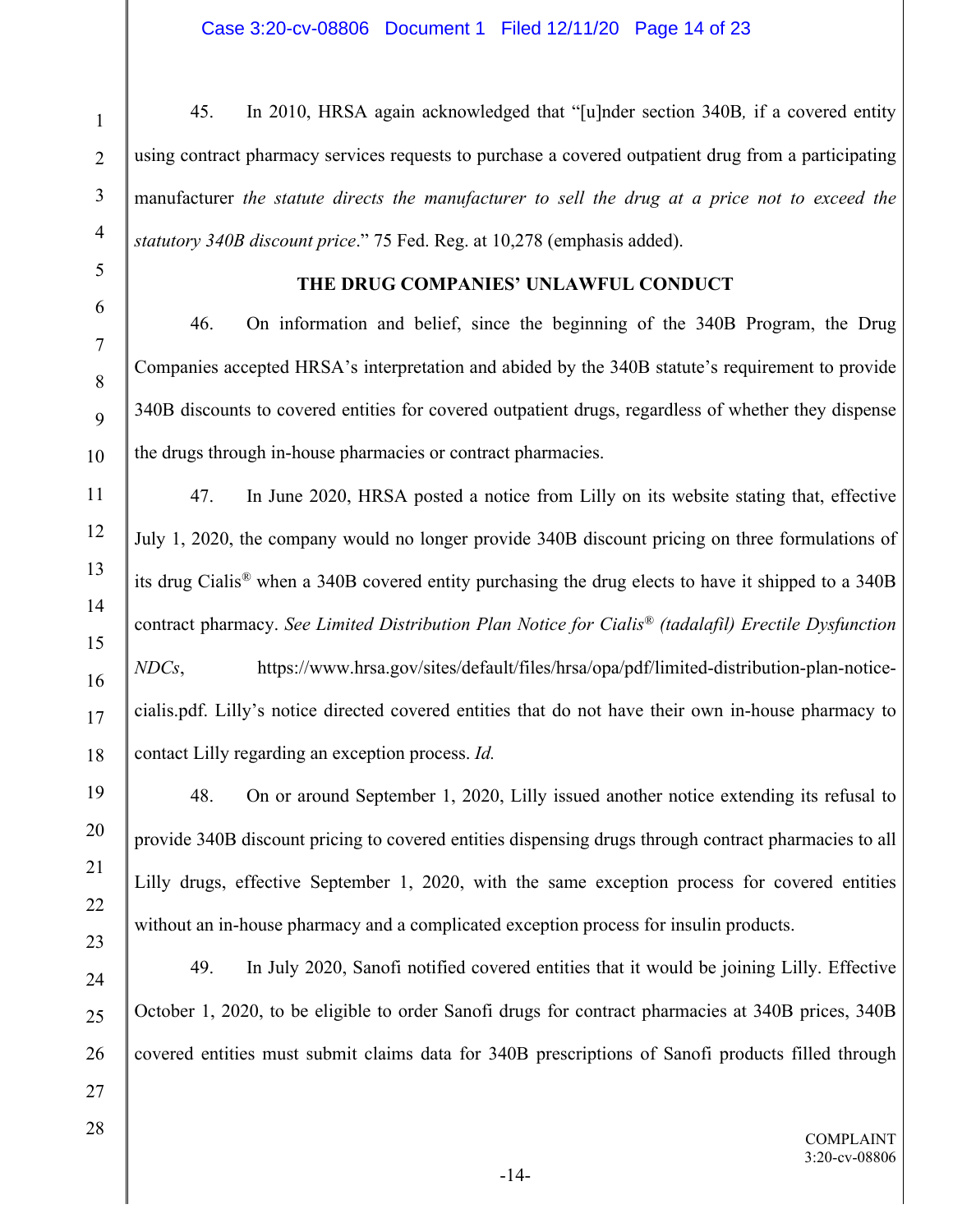### Case 3:20-cv-08806 Document 1 Filed 12/11/20 Page 15 of 23

contract pharmacies. Those that do not are no longer eligible to order Sanofi drugs at 340B prices if those drugs are dispensed through contract pharmacies.

50. On August 17, 2020, AstraZeneca jumped on board and issued notices to covered entities stating that, effective October 1, 2020, the company would no longer honor 340B pricing for contract pharmacy arrangements and "only will process 340B pricing through a single Contract Pharmacy site for those Covered Entities that do not maintain their own on-site dispensing pharmacy." AstraZeneca implemented that policy on October 1, 2020.

51. Also on August 17, 2020, Novartis became the fourth pharmaceutical manufacturer to put restrictions on 340B pricing with respect to drugs dispensed through contract pharmacies, notifying covered entities that, effective October 1, 2020, "all 340B covered entities will be required to . . . provide 340B claims data originating from [contract pharmacy] utilization in order to receive 340B reimbursements from Novartis." Novartis did not implement that policy, but on October 30, 2020, Novartis announced in notices to 340B hospitals a modified restriction on 340B pricing for drugs dispensed through contract pharmacies that is applicable only to 340B hospitals. Effective November 16, 2020, Novartis is honoring contract pharmacy arrangements only within a 40-mile radius of the hospital's "parent facility" but is not providing 340B pricing to hospitals for arrangements with pharmacies outside this 40-mile radius.

52. In response to the Drug Companies' unlawful conduct, 340B Health sent letters to Lilly and Sanofi on August 11, 2020, and to AstraZeneca and Novartis on August 26, 2020, expressing opposition to the companies' actions, stating that denial of 340B pricing to covered entities for drugs dispensed under contract pharmacy arrangements violates the 340B statute, and urging them to "withdraw" their "unilateral initiative[s]."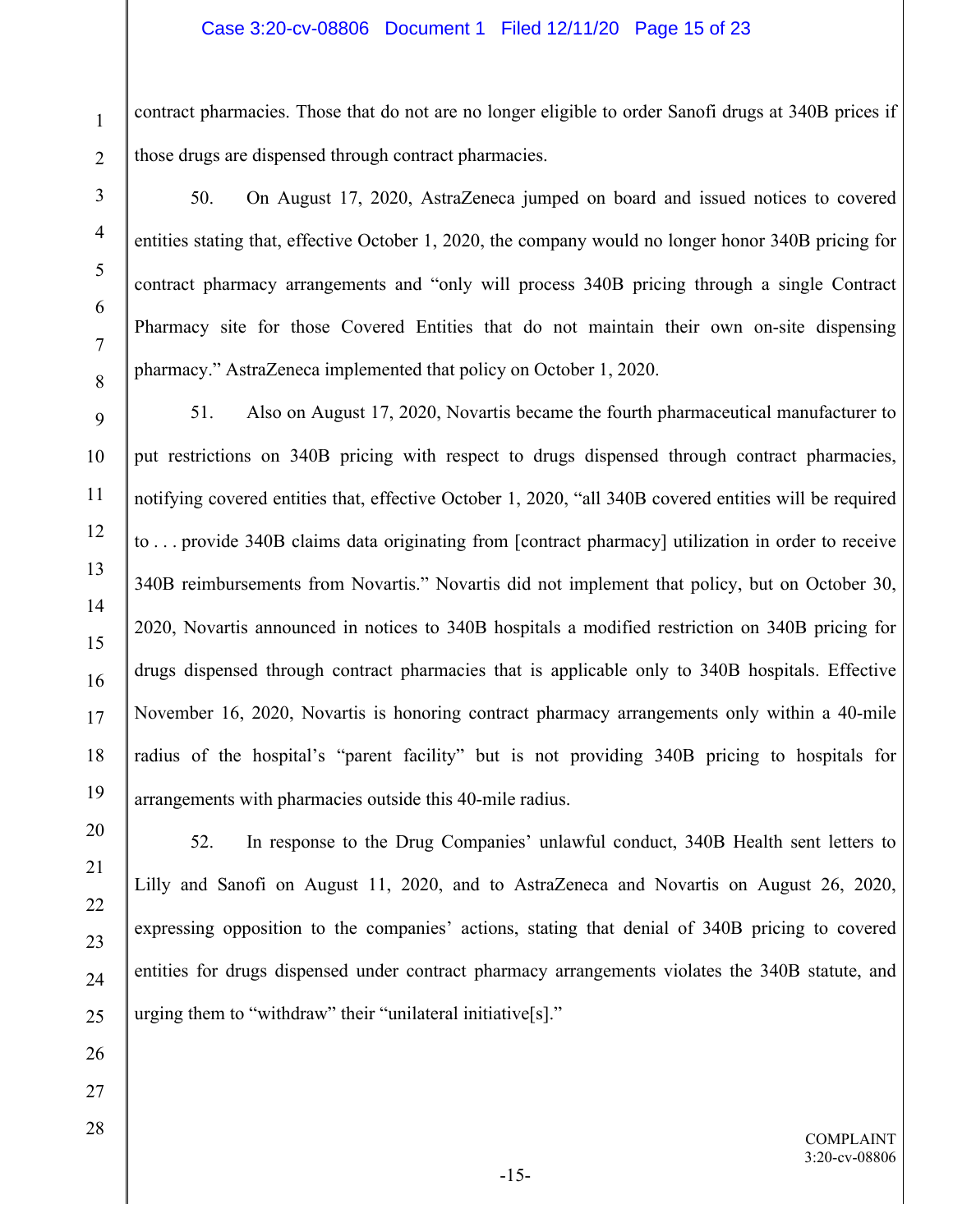53. On August 21, 2020, the AHA also sent letters to each of these four Drug Companies, urging them "to cease this conduct immediately and to work to ensure that 340B drugs are available and accessible to vulnerable communities and populations."

7

8

9

10

11

12

13

14

15

16

17

18

19

20

21

22

1

2

54. On November 18, 2020, United Therapeutics became the fifth drug manufacturer to announce restrictions related to contract pharmacies, informing covered entities that the company would institute its changes in two phases. First, on or after November 20, 2020, United Therapeutics would accept 340B contract pharmacy orders only if the contract pharmacy had been utilized by the covered entity for a valid 340B purchase of a United Therapeutics covered outpatient drug during the first three full quarters of the 2020 calendar year. The announcement included a link that identifies which contract pharmacies are eligible for this phase, though to date the link does not include that information. The announcement indicated that covered entities without on-site pharmacies could apply for an exception that would allow the covered entity "to designate a single contract pharmacy for which United Therapeutics Corporation will accept 340B orders." United Therapeutics further announced that, in the second phase, the company "will accept 340B contract pharmacy orders placed on or after May 13, 2021 only if the covered entity also has agreed to provide to United Therapeutics Corporation, and is providing on an ongoing basis, claims data associated with all 340B contract pharmacy orders of United Therapeutics Corporation's covered outpatient drugs placed after May 13, 2021." United Therapeutics included no exception as to the second phase, even for covered entities without an in-house pharmacy.

23 24 25 26 27 55. On December 1, 2020, Novo Nordisk announced that on January 1, 2021, it would join the other five drug manufacturers in imposing restrictions related to 340B contract pharmacies, effectively denying 340B hospitals the discounts for 340B drugs dispensed through contract pharmacies. Novo Nordisk has stated that its restrictions will apply only to hospitals and will include an exception for hospitals that do not have their own on-site pharmacy.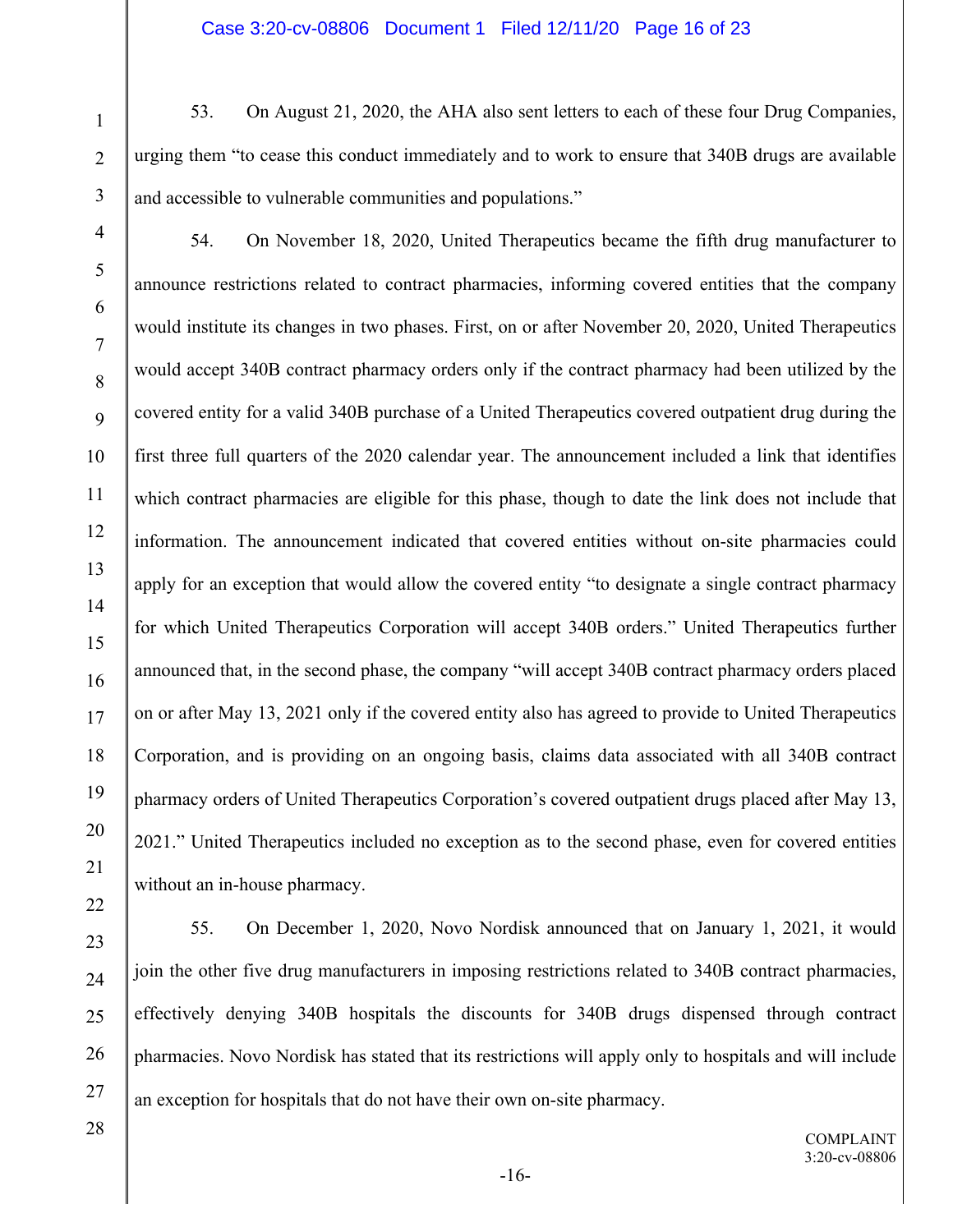# 1 2 3 4

5

6

7

8

9

10

11

12

13

14

15

16

17

18

19

20

21

22

23

24

25

26

27

28

# **DEFENDANTS' DECISION NOT TO REQUIRE COMPLIANCE WITH THE 340B STATUTE**

56. On May 18, 2020, Lilly sent a letter to HRSA informing the agency that, effective July 1, 2020, the company would no longer provide certain Cialis*®* formulations at or below the 340B ceiling price to covered entities dispensing the drug through contract pharmacy arrangements. On June 26, 2020, Lilly provided HRSA with a notice regarding its decision for the agency to post on its website. HRSA published the notice and allowed Lilly to proceed with its restriction.

57. On July 8, 2020, shortly after HRSA posted Lilly's notice that it would no longer offer Cialis*®* at 340B ceiling prices to covered entities using contract pharmacies, 340B Health requested from HRSA its official response to Lilly's decision. In response, HRSA stated that contract pharmacies "serve a vital function in covered entities' ability to serve underserved and vulnerable populations" and that "[m]anufacturers that refuse to honor contract pharmacy orders would have the effect of significantly limiting access to 340B discounted drugs for many underserved and vulnerable populations who may reside in geographically isolated areas and rely on a contract pharmacy as a critical point of access for obtaining their prescriptions."

58. As to its legal authority, HRSA stated that it cannot require manufacturers to offer 340B discounts on drugs sold to covered entities but dispensed through contract pharmacies because, although the agency recognized the use of contract pharmacies in its 2010 guidelines, *see* 75 Fed. Reg. 10,272, HRSA's "guidance is not legally enforceable." HRSA explained that its "current authority to enforce certain 340B policies contained in guidance is limited unless there is a clear violation of the 340B statute," and that "[w]ithout comprehensive regulatory authority, HRSA is unable to develop enforceable policy that ensures clarity in program requirements across all the interdependent aspects of the 340B Program."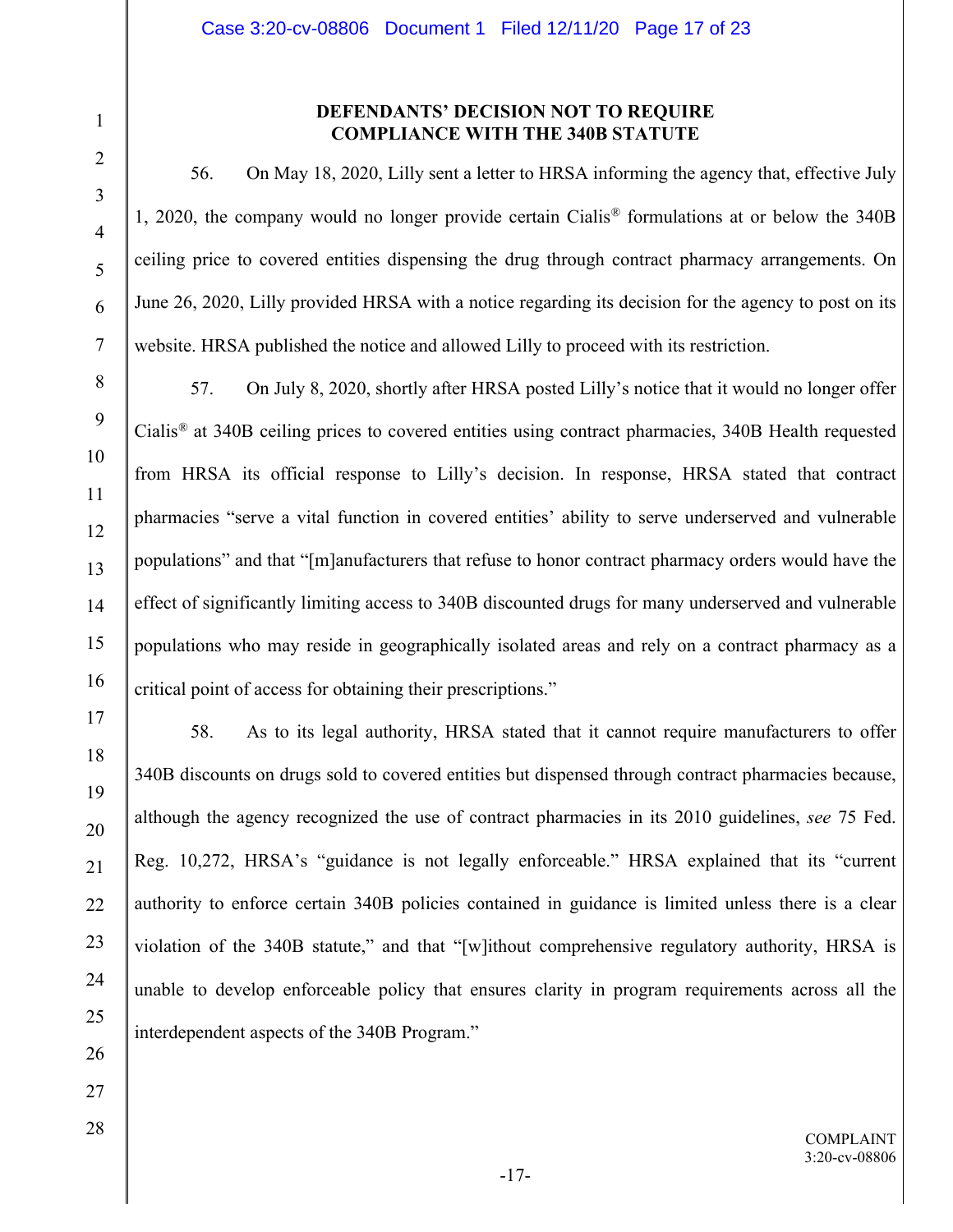### Case 3:20-cv-08806 Document 1 Filed 12/11/20 Page 18 of 23

59. The Association Plaintiffs, as well as numerous other associations and entities concerned with the Drug Companies' illegal policies, contacted Defendants and requested they enforce the Drug Companies' statutory requirements to provide 340B drugs at or below 340B ceiling price to covered entities.

60. On July 16, 2020, 340B Health, along with other organizations representing 340B covered entities, sent a letter to the Secretary asking him to "use [HHS's] legal authority to halt these actions and protect vital institutions and their patients." On July 30, 2020, the AHA sent a letter to the Secretary asking him to "address these abuses . . . and request [the Drug Companies] cease this activity and work to ensure 340B drugs are available and accessible to communities and vulnerable populations." On August 26, 2020, the Association Plaintiffs sent a joint letter to the Secretary describing the Drug Companies' unlawful conduct and requesting that HHS "use its authority to require that these and other pharmaceutical manufacturers comply with the law." On August 28, 2020, AEH sent a letter to the Secretary asking "the agency to intervene to prevent manufacturers from undermining the 340B program and violating their statutory obligations." And on September 10, 2020, Avera St. Mary's Hospital and SMMC joined a letter to the Secretary signed by more than 1,100 340B hospitals stating that the Drug Companies' "collective actions to deny access to 340B pricing are clear violations of the 340B statute" and urging the Secretary to use his authority to end these practices.

61. Member hospitals of the Association Plaintiffs submitted to HRSA notices of overcharges by the Drug Companies for drugs dispensed through contract pharmacies, using the form prescribed by HRSA for notification of when a drug manufacturer's covered outpatient drugs are unavailable at or below 340B ceiling prices or when the covered entity is charged a price greater than the ceiling price. HRSA has not notified the member hospitals that it has taken any action or intends to take any action to require the Drug Companies to issue refunds to the hospitals.

28

1

2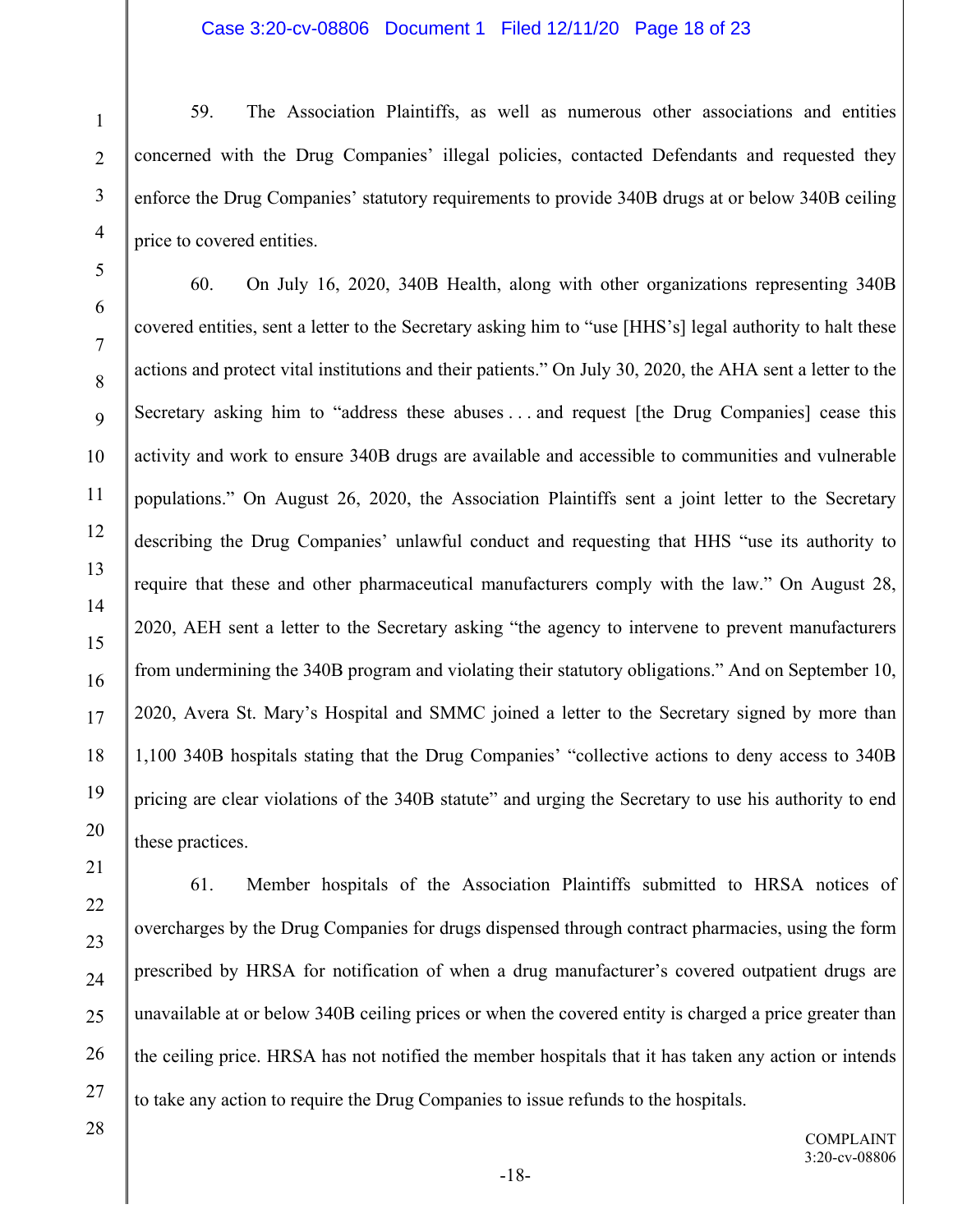# Case 3:20-cv-08806 Document 1 Filed 12/11/20 Page 19 of 23

1

2

3

4

5

6

7

8

9

10

11

12

13

14

15

16

17

18

19

20

21

22

23

24

25

26

27

28

62. The AHA sent additional letters to the Secretary on September 8, 2020 ("[W]e urge you to act immediately against any drug manufacturer employing these pernicious tactics to ensure that 340B drugs are available and accessible to vulnerable communities."), and October 16, 2020 ("[W]e request that HHS immediately direct [Lilly, AstraZeneca, and Sanofi] to cease charging hospitals and covered entities more than the 340B ceiling price for drugs being dispensed by a contract pharmacy and . . . to issue refunds for each overcharge instance. We also request that the matter be referred to the HHS Office of Inspector General for assessment of civil money penalties."). 340B Health sent an additional letter to the Secretary on September 21, 2020, advising him of how the Drug Companies' actions are harming safety-net hospitals and undermining the 340B benefit for these hospitals and their patients at a time when hospitals' resources are severely strained by the COVID-19 pandemic. The letter reiterated that "HHS clearly has authority under the statute and the civil monetary penalties regulation to take action to stop manufacturer actions that restrict covered entities' access to 340B pricing for covered outpatient drugs."

63. Despite the numerous requests to stop the Drug Companies from implementing their unlawful actions, Defendants have not revised their July 8, 2020 final determination that HRSA lacks the authority to require the Drug Companies to provide 340B drugs at or below 340B ceiling prices when dispensed through contract pharmacies.

### **COUNT 1**

# **VIOLATION OF THE ADMINISTRATIVE PROCEDURE ACT: UNLAWFUL AND ARBITRARY AND CAPRICIOUS AGENCY ACTION**

64. Plaintiffs incorporate by reference paragraphs 1-63.

65. The APA requires this Court to hold unlawful any agency action that is arbitrary and capricious, an abuse of discretion, or otherwise contrary to law. 5 U.S.C.  $\S$  706(2)(A).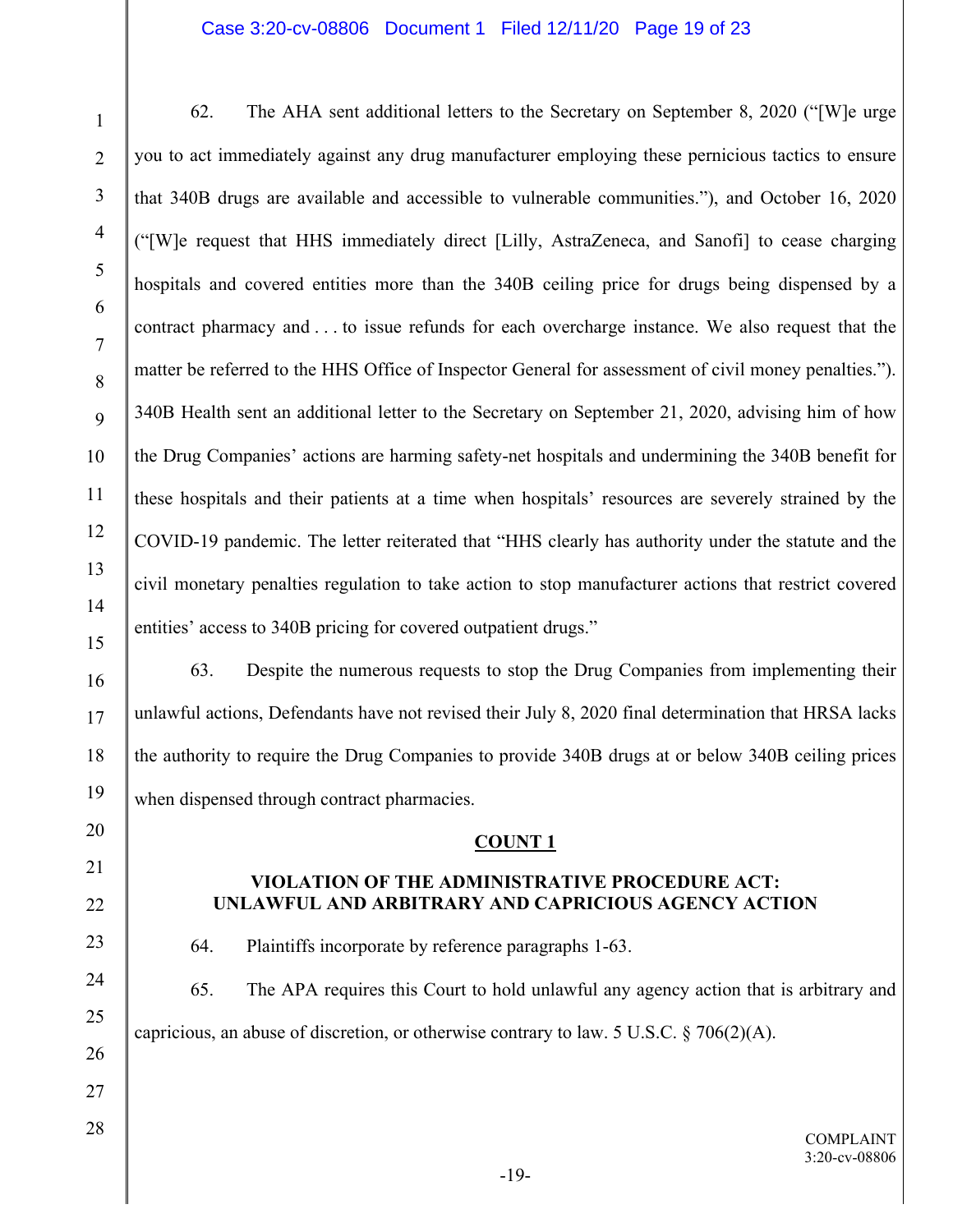# Case 3:20-cv-08806 Document 1 Filed 12/11/20 Page 20 of 23

66. Under the terms of the 340B statute, the Drug Companies must charge covered entities no more than the 340B ceiling price for any covered outpatient drug, regardless of whether the drug is delivered to the covered entity's in-house pharmacy or to a contract pharmacy. Under the applicable law, HRSA had the duty to require the Drug Companies to charge no more than the 340B ceiling price for covered outpatient drugs, even if those drugs are delivered to a contract pharmacy, and to refund to covered entities the difference between what each covered entity paid for their covered outpatient drugs and the 340B ceiling price. HRSA also had the duty to refer the matter to the HHS Office of the Inspector General for assessment of civil money penalties pursuant to 42 C.F.R. § 10.11 and 42 C.F.R. Part 1003.

67. Defendants' decision that HRSA lacks authority to require the Drug Companies to sell 340B drugs at or below 340B ceiling prices to covered entities that dispense those drugs through contract pharmacies is contrary to section 340B of the Public Health Service Act, in violation of section  $706(2)(A)$  of the APA, and Defendants' failure to take actions to assure that the law is followed is both arbitrary and capricious and an abuse of discretion, also in violation of section  $706(2)(A)$ .

68. Defendants' decision constitutes final agency action, as it marked the consummation of the decision-making process with respect to what authority Defendants believe HRSA possesses, and it prevented the agency from bringing actions against the Drug Companies, resulting in Plaintiffs' inability to purchase the Drug Companies' products at or below 340B ceiling prices despite having sought redress from HRSA.

### **COUNT 2**

# **VIOLATION OF THE ADMINISTRATIVE PROCEDURE ACT: AGENCY ACTION UNLAWFULLY WITHHELD OR UNREASONABLY DELAYED**

69. Plaintiffs incorporate by reference paragraphs 1-63.

1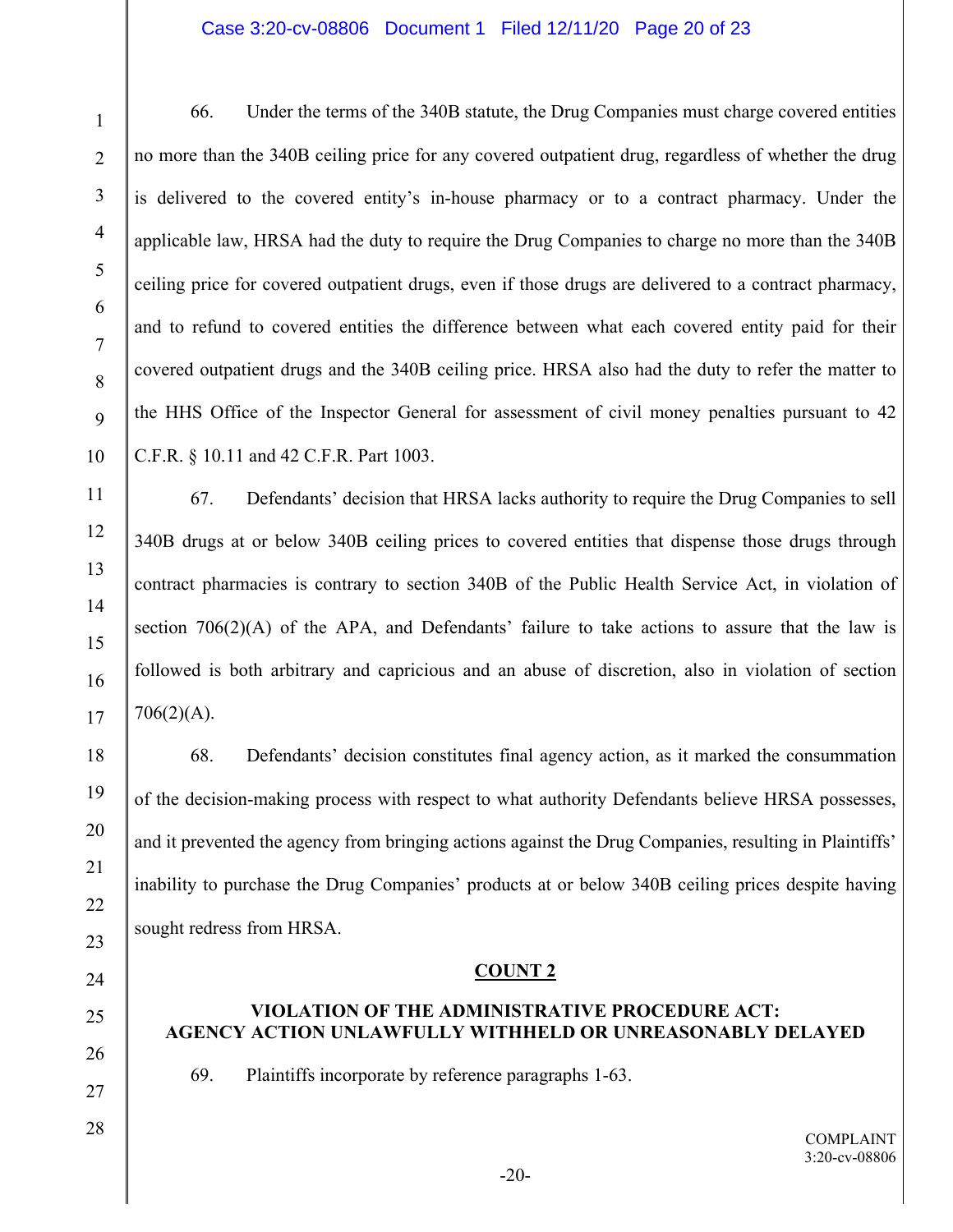70. The APA requires this Court to "compel agency action" that has been "unlawfully withheld or unreasonably delayed." 5 U.S.C. § 706(1).

1

2

3

4

5

6

7

8

9

10

11

12

13

14

15

16

17

18

19

20

21

22

23

24

25

26

27

28

71. If the statement that HRSA lacks authority to require the Drug Companies to sell 340B drugs at or below 340B ceiling prices to covered entities that dispense those drugs through contract pharmacies is not a final agency action, Defendants' failure to reach a decision as to whether the Drug Companies' conduct is lawful and Defendants' failure to require the Drug Companies to provide 340B drugs at or below 340B ceiling prices to covered entities regardless of whether the drugs are delivered to contract pharmacies constitute agency action unlawfully withheld and unreasonably delayed, in violation of section 706(1) of the APA.

72. The injury to Plaintiffs and the patients they and their members serve is substantial and grows with each passing day, as the Drug Companies continue to overcharge for 340B drugs dispensed through contract pharmacies. The Drug Companies' conduct reduces the 340B benefit that hospitals use to finance critical health care services, which impacts the patients and communities Plaintiffs serve at the same time the COVID-19 pandemic wreaks havoc in these same communities.

\* \* \* \* \* \* \*

# **PRAYER FOR RELIEF**

WHEREFORE, Plaintiffs respectfully request that this Court enter judgment in their favor and issue the following relief:

A. A declaratory judgment that Defendants' decision that HRSA lacks the authority to require the Drug Companies to provide 340B covered entities with covered drugs at or below 340B ceiling prices when they dispense those drugs through contract pharmacies is arbitrary, capricious, an abuse of discretion, or otherwise not in accordance with law, in violation of 5 U.S.C.  $\S$  706(2)(A);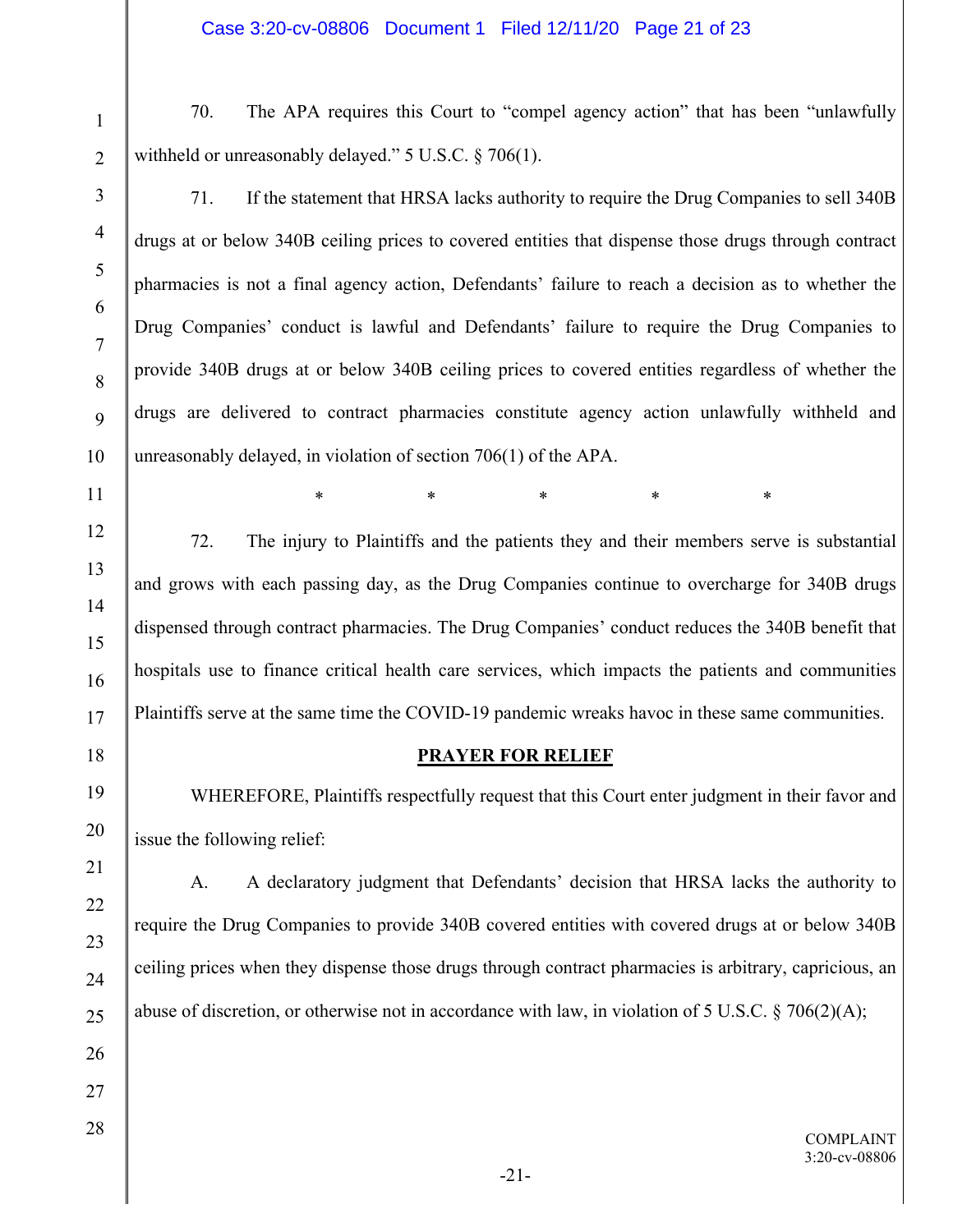# Case 3:20-cv-08806 Document 1 Filed 12/11/20 Page 22 of 23

| $\mathbf{1}$   | <b>B.</b>                                                                                           | An order directing Defendants to require the Drug Companies to provide covered                       |  |
|----------------|-----------------------------------------------------------------------------------------------------|------------------------------------------------------------------------------------------------------|--|
| $\overline{2}$ | outpatient drugs at or below 340B ceiling prices to covered entities when they dispense those drugs |                                                                                                      |  |
| $\mathfrak{Z}$ | through contract pharmacies;                                                                        |                                                                                                      |  |
| $\overline{4}$ | $\mathbf{C}$ .                                                                                      | An order directing Defendants to require the Drug Companies to refund the Hospital                   |  |
| 5              | Plaintiffs and the Association Plaintiffs' members the difference between what each covered entity  |                                                                                                      |  |
| 6              | paid for covered outpatient drugs and the 340B ceiling price;                                       |                                                                                                      |  |
| $\tau$<br>8    | D.                                                                                                  | An order directing Defendants to refer the matter to the HHS Office of the Inspector                 |  |
| 9              |                                                                                                     | General for assessment of civil money penalties pursuant to 42 C.F.R. § 10.11 and 42 C.F.R. Part     |  |
| 10             | 10003;                                                                                              |                                                                                                      |  |
| 11             | Ε.                                                                                                  | If the Court finds that the decision that HRSA lacks authority to require the Drug                   |  |
| 12             |                                                                                                     | Companies to sell 340B drugs at or below 340B ceiling prices to covered entities that dispense those |  |
| 13             | drugs through contract pharmacies is not a final agency action:                                     |                                                                                                      |  |
| 14             |                                                                                                     | 1. A declaratory judgment that Defendants' failure to decide whether the Drug                        |  |
| 15             | Companies' conduct complies with the 340B statute is agency action unlawfully withheld or           |                                                                                                      |  |
| 16<br>17       | unreasonably delayed, in violation of $5$ U.S.C. § 706(1);                                          |                                                                                                      |  |
| 18             |                                                                                                     | 2. An order directing Defendants, within 30 days, to issue a decision on whether the                 |  |
| 19             |                                                                                                     | Drug Companies' decision not to sell 340B drugs at or below the 340B ceiling price when              |  |
| 20             | dispensed through contract pharmacies complies with the 340B statute and to inform the Court        |                                                                                                      |  |
| 21             | of its decision, and                                                                                |                                                                                                      |  |
| 22             |                                                                                                     | 3. If Defendants determine that the Drug Companies' conduct violates the 340B                        |  |
| 23             |                                                                                                     |                                                                                                      |  |
| 24             | statute, an order directing Defendants also to inform the Court as to the actions they will take to |                                                                                                      |  |
| 25             |                                                                                                     | address that illegal conduct; and                                                                    |  |
| 26<br>27       | F.                                                                                                  | Such other relief as this Court may deem just and proper.                                            |  |
| 28             |                                                                                                     |                                                                                                      |  |
|                |                                                                                                     | <b>COMPLAINT</b><br>3:20-cv-08806<br>$-22-$                                                          |  |